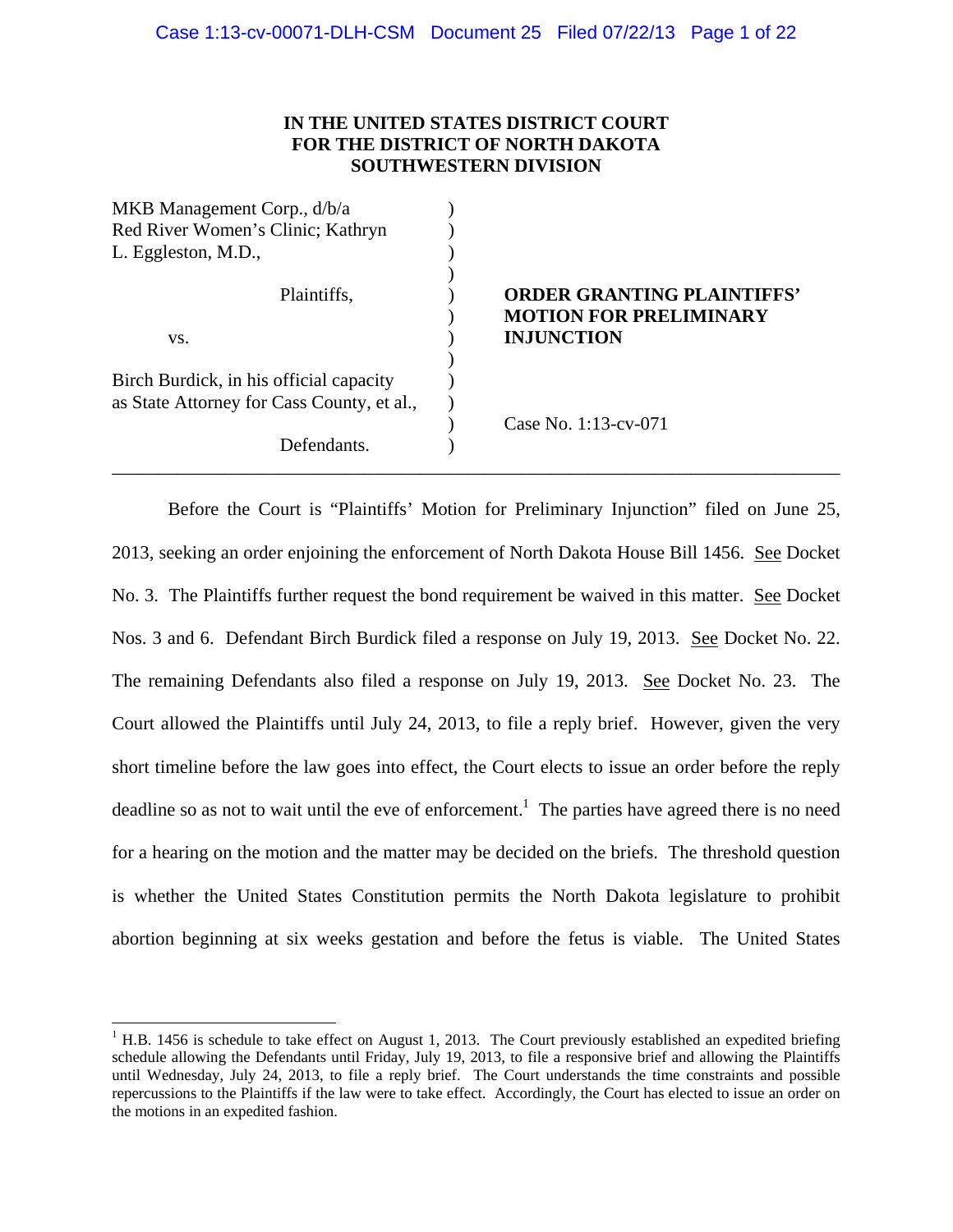#### Case 1:13-cv-00071-DLH-CSM Document 25 Filed 07/22/13 Page 2 of 22

Supreme Court has clearly spoken and held that it does not. For the reasons set forth below, the motion for a preliminary injunction is **GRANTED**.

### **I. BACKGROUND**

 The Plaintiff, MKB Management Corp, doing business as Red River Women's Clinic ("the Clinic"), is the only clinic providing abortions in North Dakota. The Plaintiff, Kathryn Eggleston, is a board-certified family medicine physician licensed in North Dakota. Dr. Eggleston is the Clinic's medical director and has been providing reproductive health care for women, including abortions, colposcopy services, and family planning services, for over a decade. The Defendants include various North Dakota officials, including: Birch Burdick, the State's Attorney for Cass County; Wayne Stenehjem, the Attorney General for the State of North Dakota; and the thirteen members of the North Dakota Board of Medical Examiners. All Defendants are sued in their official capacity.

The Plaintiffs challenge the constitutionality of House Bill 1456 ("H.B. 1456"), to be codified at North Dakota Century Code Chapter 14-02.1, which provides as follows:

**Determination of detectable heartbeat in unborn child before abortion-Exception.** Except when a medical emergency exists that prevents compliance with this subsection, an individual may not perform an abortion on a pregnant woman before determining, in accordance with standard medical practice, if the unborn child the pregnant woman is carrying has a detectable heartbeat. Any individual who performs an abortion on a pregnant woman based on the exception in this subsection shall note in the pregnant woman's medical records that a medical emergency necessitating the abortion existed.

\* \* \*

**Abortion after detectable heartbeat in unborn child prohibited–Exception–Penalty.**  Notwithstanding any other provision of law, an individual may not knowingly perform an abortion on a pregnant woman with the specific intent of causing or abetting the termination of the life of the unborn child the pregnant woman is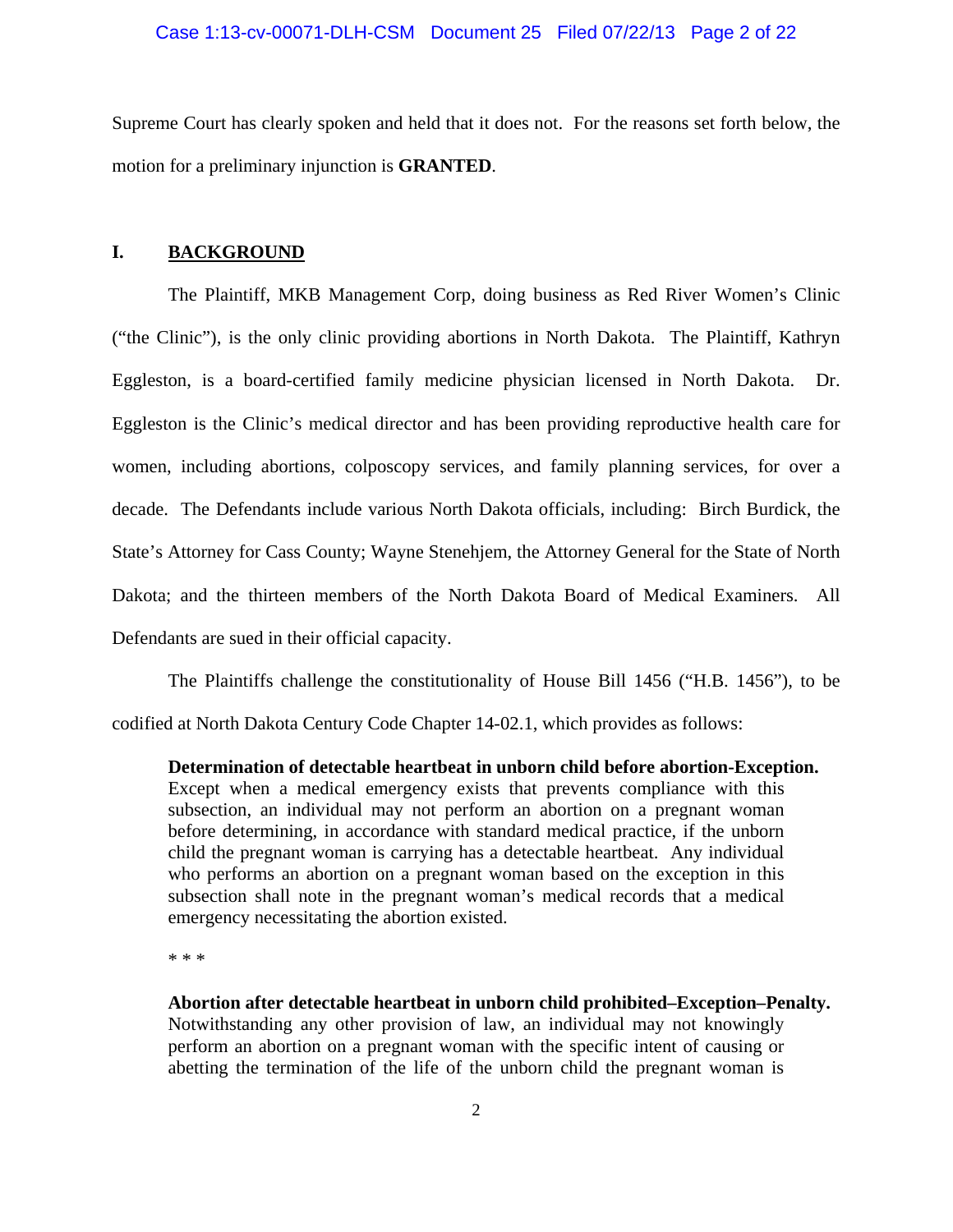### Case 1:13-cv-00071-DLH-CSM Document 25 Filed 07/22/13 Page 3 of 22

carrying and whose heartbeat has been detected according to the requirements of [the above section] of this Act.

H.B. 1456, 63d Leg. Assemb., Reg. Sess. (N.D. 2013). H.B. 1456, passed during the 2013 legislative session, makes it a criminal offense to perform an abortion if a "heartbeat" has been detected, thereby banning abortions beginning at approximately six weeks of pregnancy, with limited exceptions. The amendments contained in H.B. 1456 are scheduled to take effect on August 1, 2013.

Currently, North Dakota law prohibits abortions "[a]fter the point in pregnancy when the unborn child may reasonably be expected to have reached viability," unless "in the medical judgment of the physician the abortion is necessary to preserve the life of the woman or if in the physician's medical judgment the continuation of her pregnancy will impose on her a substantial risk of grave impairment of her physical or mental health." N.D.C.C. § 14-02.1-04(3). Viability is defined as "the ability of an unborn child to live outside the mother's womb, albeit with artificial aid." N.D.C.C. § 14-02.1-02(14) (to be recodified by H.B. 1305 as N.D.C.C. § 14-02.1- 02(16)). However, H.B. 1456 would disrupt the current North Dakota abortion laws and prohibit abortions after a heartbeat is detected, which can occur as early as six weeks after a women's last menstrual period.

The Plaintiffs seek preliminary injunctive relief to restrain the Defendants from enforcing North Dakota H.B. 1456, which would essentially ban abortions in the State of North Dakota. The Plaintiffs contend the North Dakota statute is an unconstitutional abridgment of the right to abortion protected under the Fourteenth Amendment of the United States Constitution. H.B. 1456 also puts restraints on physicians in performing abortions by providing criminal punishment. A physician who knowingly violates the ban by performing an abortion when a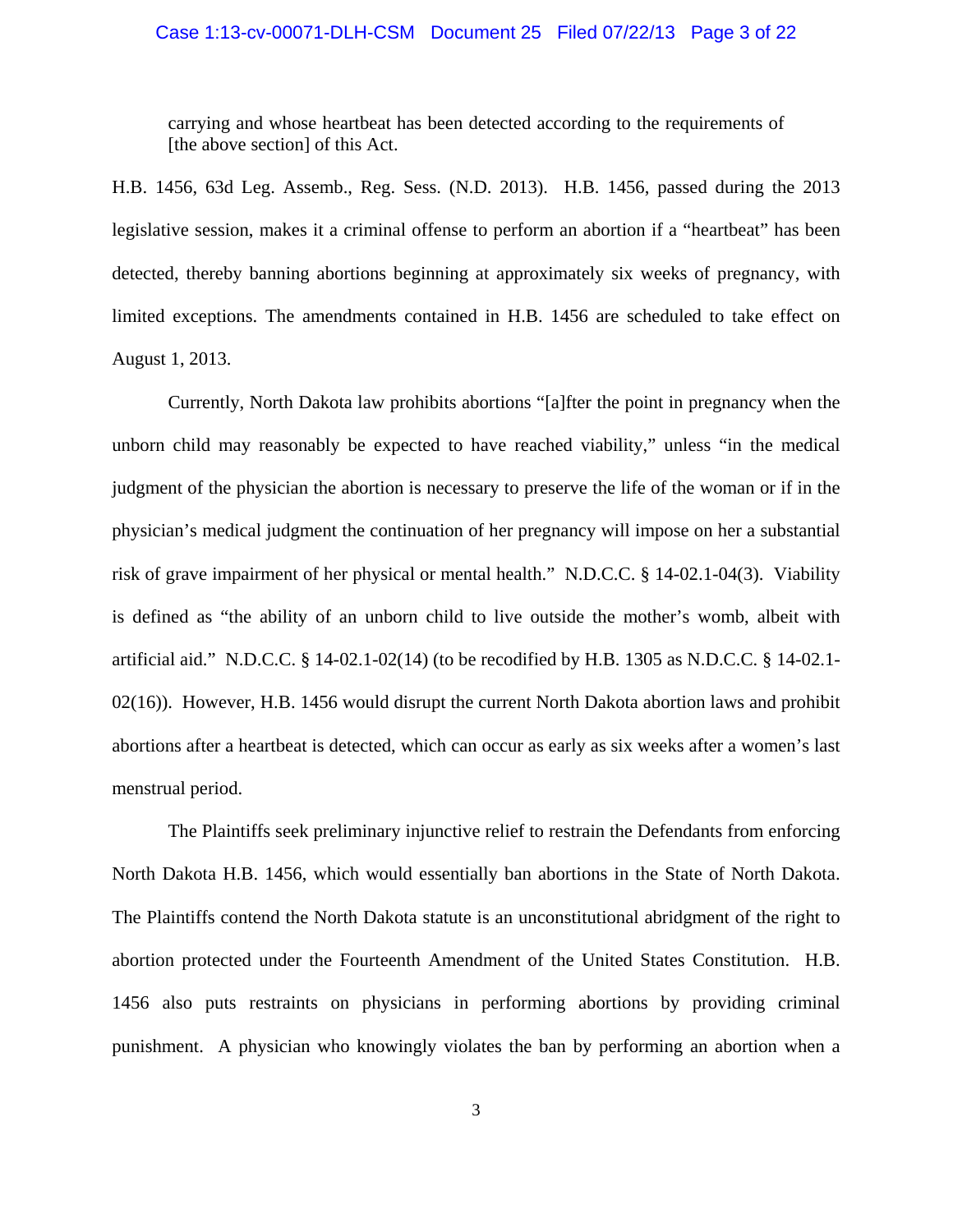# Case 1:13-cv-00071-DLH-CSM Document 25 Filed 07/22/13 Page 4 of 22

heartbeat has been detected may face Class C felony charges, punishable by up to five years in prison. H.B. 1456 § 2(4) (referencing N.D.C.C. § 12.1-32-01(4)). Failure to determine whether a heartbeat is detectible is punishable through a disciplinary action against a physician by the North Dakota Board of Medical Examiners, which can include suspension or revocation of the physician's license. H.B. 1456 §§ 1(2), 3 (creating a new subsection to N.D.C.C. § 43-17-31); N.D.C.C. § 43-17-31 (referencing N.D.C.C. § 43-17-30.1).<sup>2</sup>

## **II. LEGAL DISCUSSION**

 $\overline{a}$ 

 In determining whether a preliminary injunction should be granted, Rule 65(b) of the Federal Rules of Civil Procedure directs the court to assess whether immediate and irreparable injury, loss, or damage will result to the applicant. The court is required to consider the factors set forth in Dataphase Systems, Inc. v. C L Systems, Inc., 640 F.2d 109, 114 (8th Cir. 1981). Whether a preliminary injunction or temporary restraining order should be granted involves consideration of "(1) the threat of irreparable harm to the movant; (2) the state of balance between this harm and the injury that granting the injunction will inflict on other parties litigant; (3) the probability that movant will succeed on the merits; and (4) the public interest." Id.

 It is well-established that the burden of establishing the necessity of a temporary restraining order or a preliminary injunction is on the movant. Baker Elec. Coop., Inc. v. Chaske, 28 F.3d 1466, 1472 (8th Cir. 1994); Modern Computer Sys., Inc. v. Modern Banking Sys., Inc., 871 F.2d 734, 737 (8th Cir. 1989). "'No single factor in itself is dispositive; in each case all of the factors must be considered to determine whether on balance they weigh towards

<sup>&</sup>lt;sup>2</sup> Based on the record before it, the Court is firmly convinced the Plaintiffs have standing to sue. <u>See Singleton v.</u> Wulff, 428 U.S. 106, 112-16 (1976); Stenberg v. Carhart, 530 U.S. 914 (2000); Diamond v. Charles, 476 U.S. 54, 65 (1986) ("A physician has standing to challenge an abortion law that poses for him [or her] a threat of criminal prosecution.")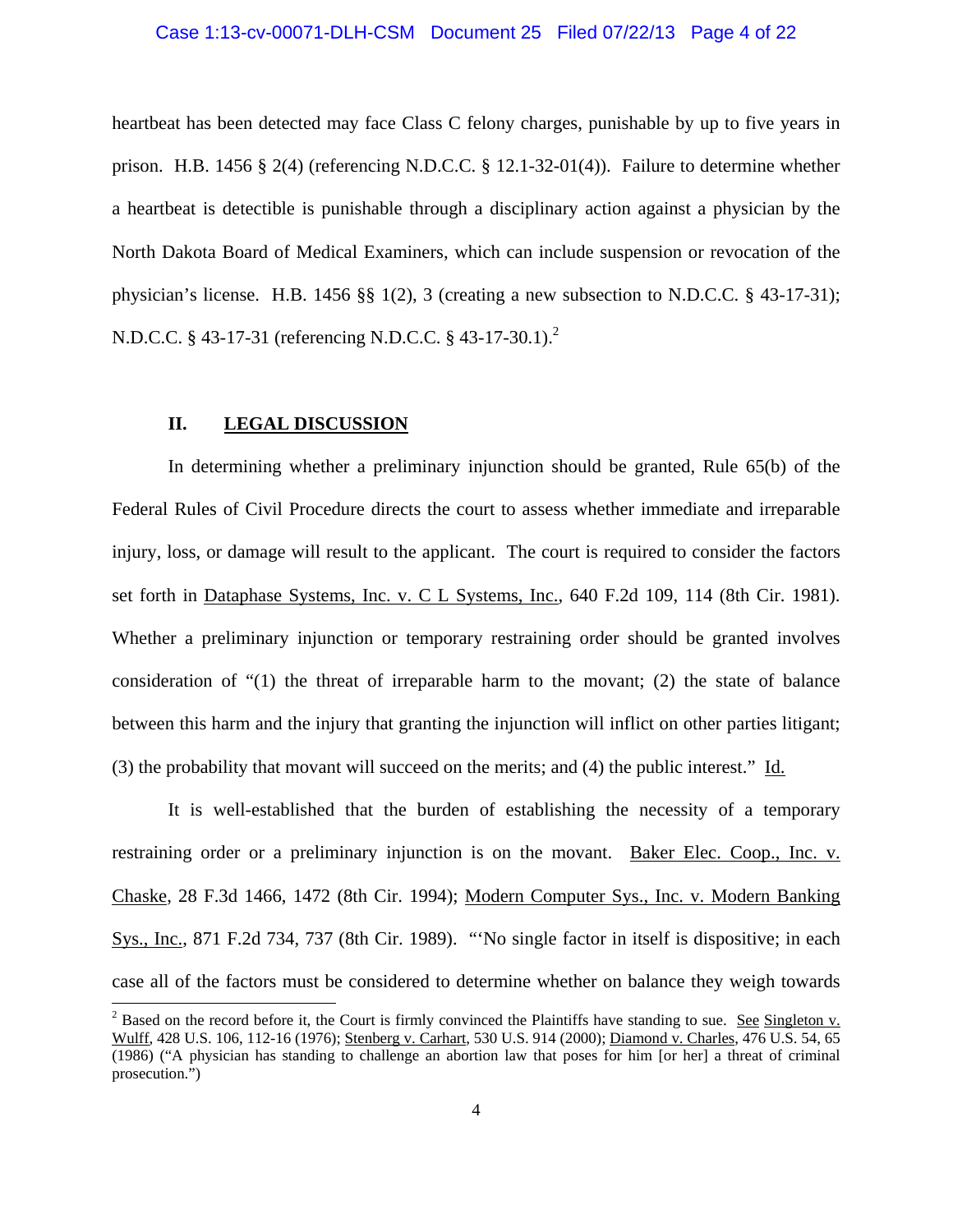## Case 1:13-cv-00071-DLH-CSM Document 25 Filed 07/22/13 Page 5 of 22

granting the injunction." Baker Elec. Coop., Inc., 28 F.3d at 1472 (quoting Calvin Klein Cosmetics Corp. v. Lenox Labs., Inc., 815 F.2d 500, 503 (8th Cir. 1987)).

#### **A. PROBABILITY OF SUCCESS ON THE MERITS**

 Normally, a party seeking a preliminary injunction need only show a "fair chance," meaning less than fifty percent, of succeeding on the merits. See Planned Parenthood Minn., N.D., S.D. v. Rounds, 530 F.3d 724, 730 (8th Cir. 2008). The Eighth Circuit Court of Appeals recently revised the probability of success on the merits factor of the *Dataphase* analysis when applied to challenges of duly enacted statutes. Id. The Eighth Circuit concluded that the "fair chance" standard should not be applied to motions to preliminarily enjoin the enforcement of a state statute. Id. Instead, "where a preliminary injunction of a duly enacted state statute is sought, . . . a more rigorous threshold showing that the movant is *likely* to prevail on the merits" is required. Id. (emphasis added).

The Plaintiffs contend H.B. 1456 is unconstitutional on its face because it bans abortions prior to viability. Given the controlling United States Supreme Court precedent, the Plaintiffs argue there is an exceedingly high likelihood of success on the merits of their claim that H.B. 1456 violates the substantive due process rights of their patients. If H.B. 1456 is allowed to take effect, nearly 90% of the abortions currently performed at the Red River Women's Clinic, the sole clinic providing abortions in North Dakota, will be prohibited. Further, the Clinic would likely have to close its doors if the bill takes effect. See Docket No. 3-5. Like many other healthcare facilities, the Clinic depends on patient revenues to function, and the bill would cause the Clinic to lose significant patient revenue. The Plaintiffs further argue that women will lose a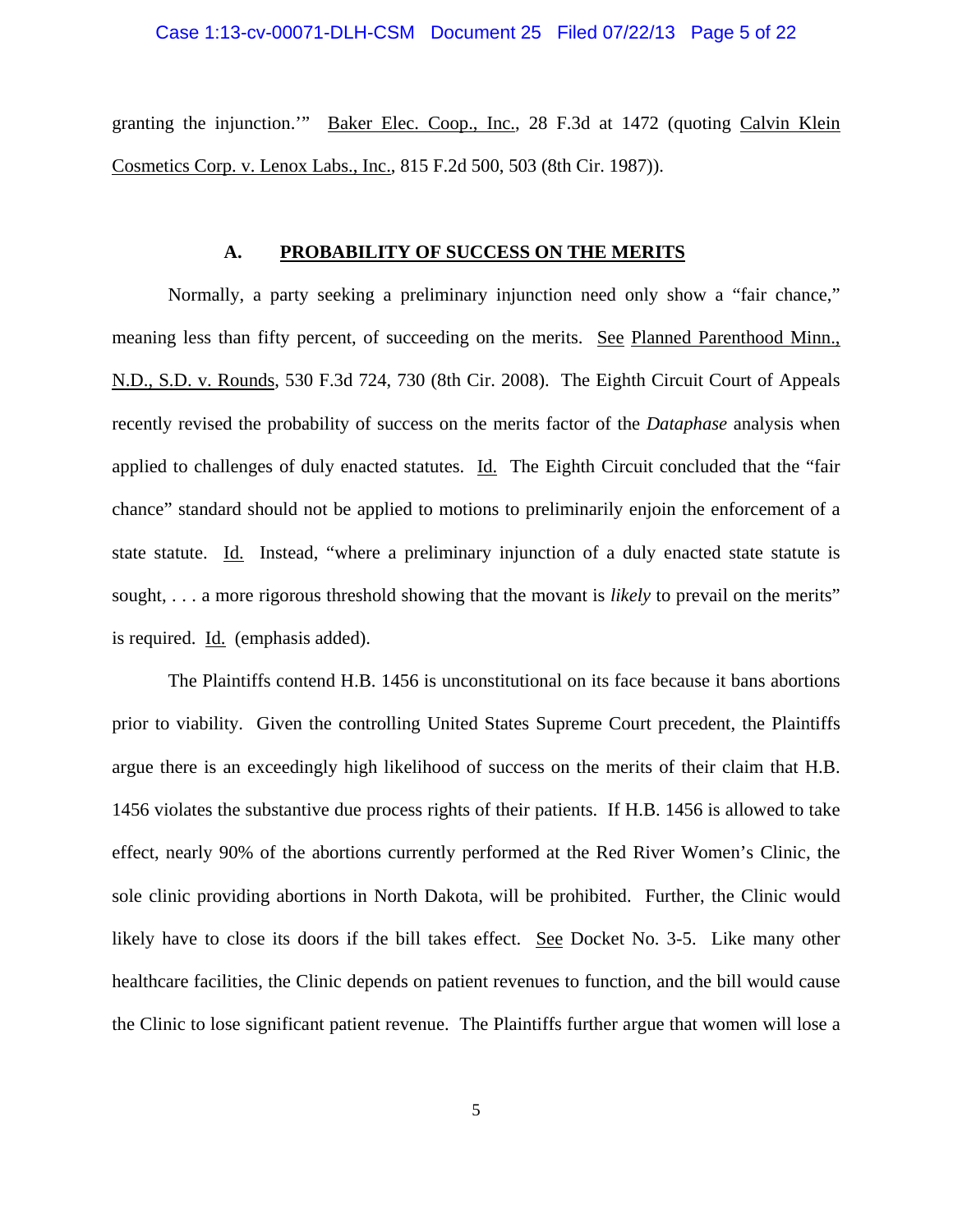#### Case 1:13-cv-00071-DLH-CSM Document 25 Filed 07/22/13 Page 6 of 22

critical component of their constitutional right to determine the number, timing, and spacing of their children, at great harm to themselves and their families.

The Defendants argue H.B. 1456 does not ban all abortions prior to viability because abortions can be performed up until the point at which a fetal heartbeat is detected and, therefore, is constitutional. Consistent with Gonzales v. Carhart, 550 U.S. 124 (2007), the Defendants point the Court to states nationwide which have enacted laws limiting and regulating whether, when, and under what circumstances a woman may obtain an abortion. See Docket No. 23, p. 13. The Defendants opine H.B. 1456 limits pre-viability abortions after detection of the fetal heartbeat pursuant to the State's interest "in protecting the life of the fetus that may become a child . . . ." Gonzales, 550 U.S. at 158.

The Defendants also argue a woman's right to abortion before viability is not absolute and must be weighed against the state's interest in protecting the fetus and the mother. According to the Defendants', the fact that H.B. 1456 serves a valid purpose -- to further the state's interest in protecting the life of the unborn, protecting the physical and mental health of women who may seek to procure an abortion, preserving the integrity of the medical profession, preventing the coarsening of society's moral sense and promoting respect for human life -- "not designed to strike at the right itself, [but which] has the incidental effect of making it more difficult or more expensive to procure an abortion cannot be enough to invalidate it." Id. at 157- 58 (quoting Planned Parenthood of Se. Pa. v. Casey, 505 U.S. 833, 874 (1992)). While the Defendants are correct that a state's interests must also be examined in the abortion debate, the state's interest cannot unduly burden a woman's right to choose. Further, the Defendants argue the limits put in place by H.B. 1456 are merely regulations to abortions, with exceptions for later abortions carved into the law.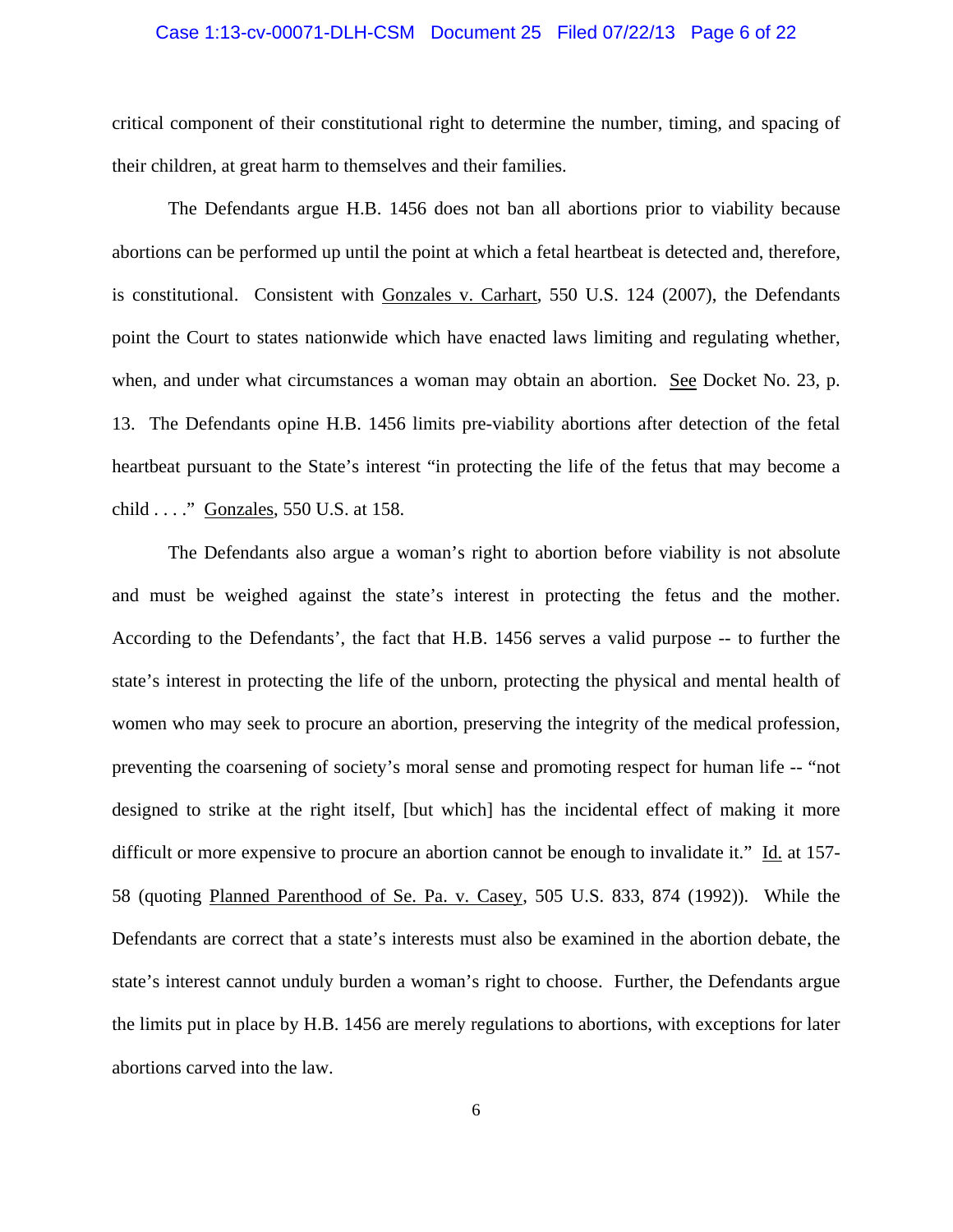### Case 1:13-cv-00071-DLH-CSM Document 25 Filed 07/22/13 Page 7 of 22

The Plaintiffs' challenge to the abortion statute in question focuses on the purported infringement on the constitutional right to choose an abortion, first enunciated in Roe v. Wade, 410 U.S. 113 (1973), and refined in Planned Parenthood of Southeastern Pennsylvania v. Casey, 505 U.S. 833 (1992). In *Roe,* the United States Supreme Court held a pregnant woman has a constitutional right, under the Due Process Clause of the Fourteenth Amendment, to choose to terminate her pregnancy before viability. 410 U.S. at 152–66. "[T]he concept of viability . . . is the time at which there is a realistic possibility of maintaining and nourishing a life outside the womb, so that the independent existence of the second life can in reason and all fairness be the object of state protection that now overrides the rights of the woman." Casey, 505 U.S. at 870 (citing Roe v. Wade, 410 U.S. at 163).

In *Casey,* the Supreme Court upheld *Roe's* essential holding by reaffirming "the right of the woman to choose to have an abortion before viability and to obtain it without undue interference from the State." 505 U.S. at 846. In other words, a woman has a constitutional right to choose to terminate her pregnancy before the fetus is viable without undue interference by the state. Id. This right is encompassed within a woman's right to personal privacy. The constitutional right to choose recognized in *Roe* and reaffirmed in *Casey* is "the woman's right to make the ultimate decision." Id. at 877.

The Supreme Court in *Casey* also clarified that the right to obtain an abortion is not absolute and that state interests in maternal health and protecting fetal life can, in some circumstances, justify regulations of abortion. Id. at 846. The Supreme Court in *Casey*  abandoned *Roe's* trimester framework of analysis for determining the validity of an abortion regulation, and replaced it with an undue burden standard. Under the undue burden standard, an abortion law is unconstitutional on its face if "in a large fraction of the cases in which [the law]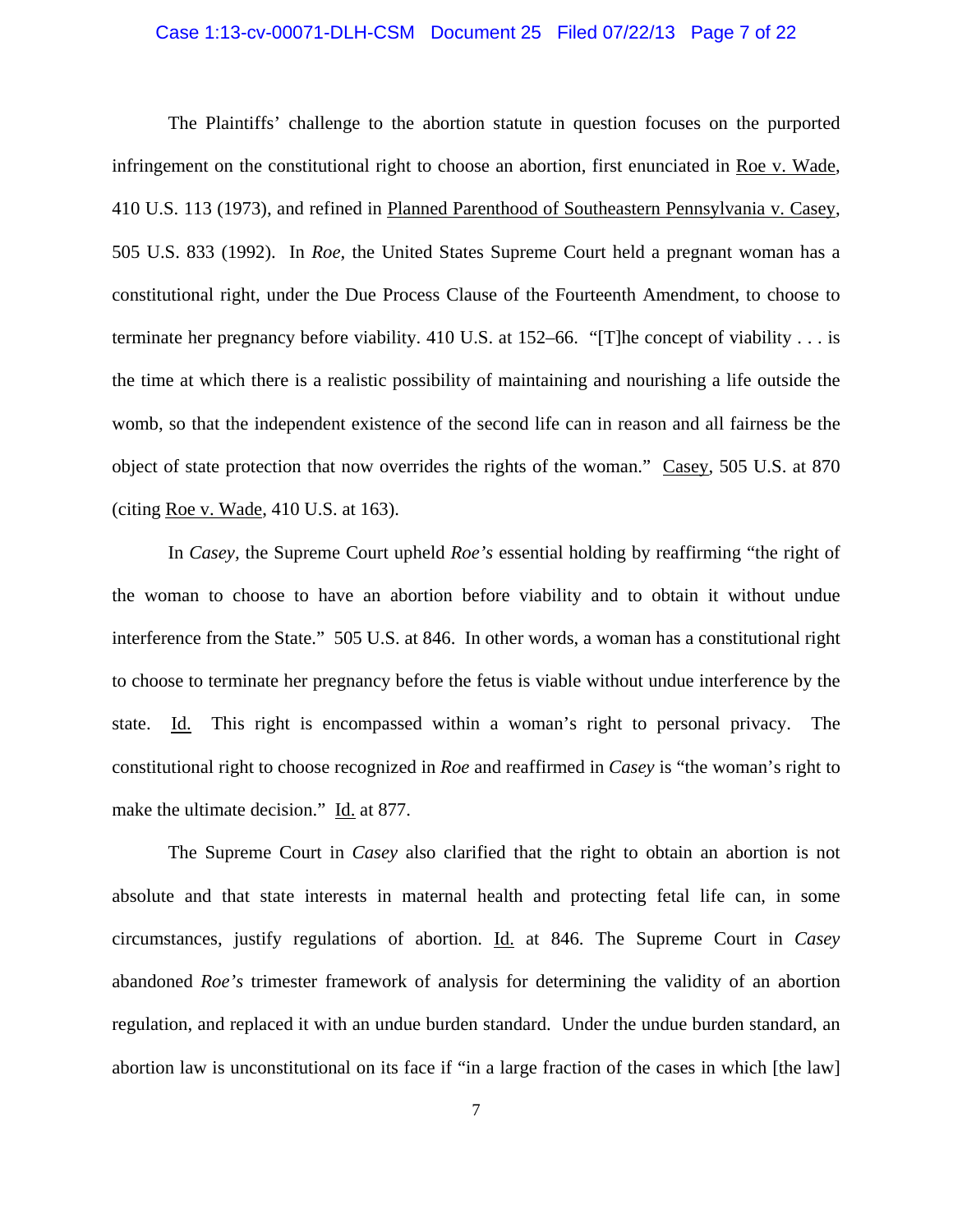## Case 1:13-cv-00071-DLH-CSM Document 25 Filed 07/22/13 Page 8 of 22

is relevant, it will operate as a substantial obstacle to a woman's choice to undergo an abortion."

Id. at 845-46; see also Planned Parenthood, Sioux Falls Clinic v. Miller, 63 F.3d 1452, 1456-58 (8th Cir. 1995).

The United States Supreme Court in *Casey* then asked whether a law designed to further the State's interest in fetal life, but which imposed an undue burden on a woman's decision before fetal viability, could be constitutional. Id. at 877. The Supreme Court clearly answered this question "no." Id. The plurality opinion in *Casey* contained a summary of the salient points which are useful for the issues presented by the constitutionality of H.B. 1456.

• An undue burden exists, and therefore a provision of law is invalid, if its purpose or effect is to place a substantial obstacle in the path of a woman seeking an abortion before the fetus obtains viability.

• To promote the state's profound interest in potential life, throughout pregnancy the state may take measures to ensure that the woman's choice is informed, and measures designed to advance this interest will not be invalidated as long as their purpose is to persuade the woman to choose childbirth over abortion. However, these measures must not be an undue burden on the right to have an abortion.

• As with any medical procedure, the state may enact regulations to further the health or safety of a woman seeking an abortion. Unnecessary health regulations that have the purpose or effect of placing a substantial obstacle in the path of a woman seeking an abortion impose an undue burden on the constitutionally protected right to choose.

• Regardless of whether exceptions are made for particular circumstances, a state may not prohibit any woman from making the ultimate decision to terminate her pregnancy before viability.

• Subsequent to viability, and in promoting its interest in the potentiality of human life, the state may regulate, and even proscribe, abortion except where it is necessary, in appropriate medical judgment, for the preservation of the life or health of the mother.

McCormack v. Hiedman, 900 F. Supp. 2d 1128, 1143-44 (D. Idaho 2013) (citing Casey, 505

U.S. at 878–79). The plurality in *Casey* explained "[a] finding of an undue burden is a shorthand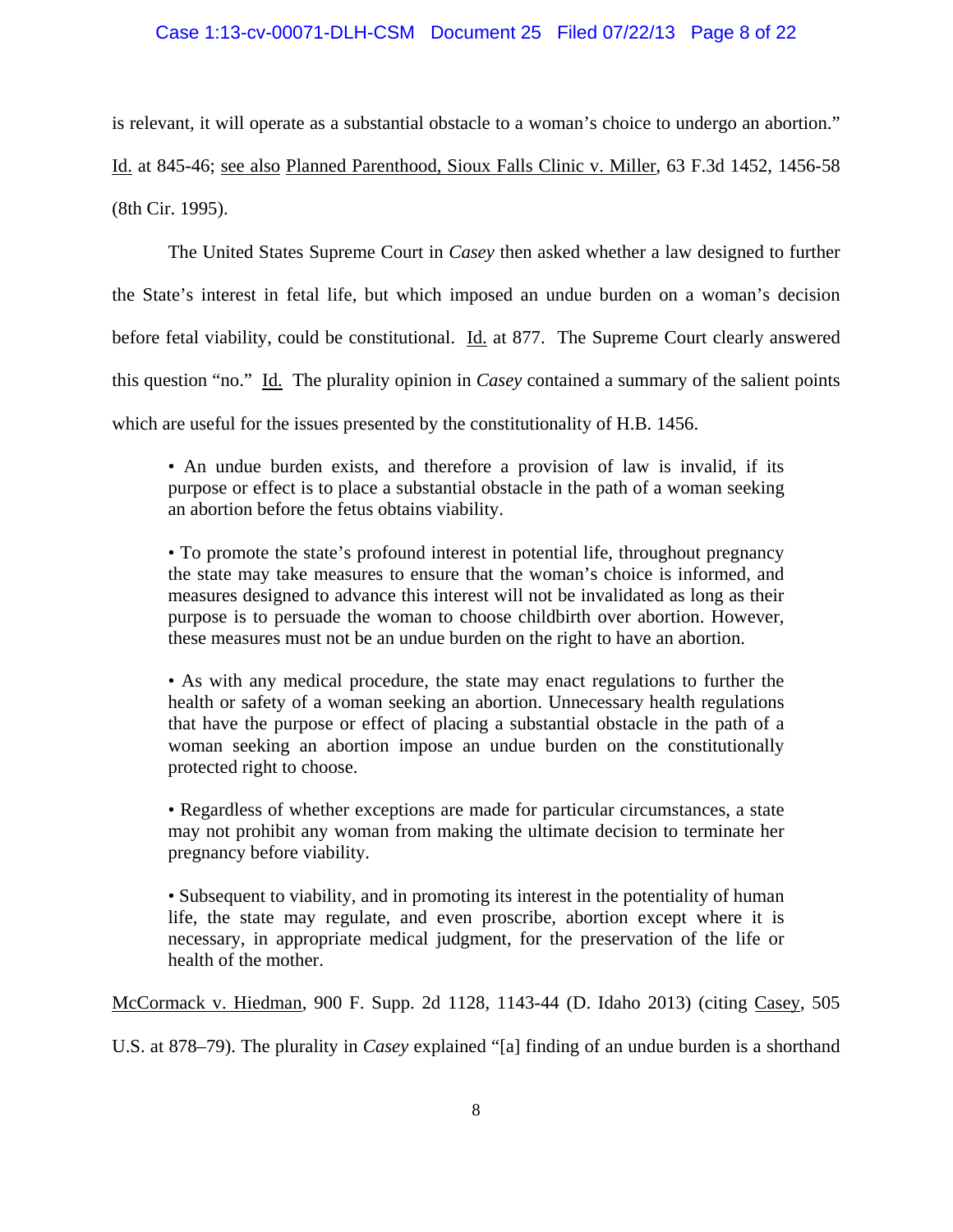### Case 1:13-cv-00071-DLH-CSM Document 25 Filed 07/22/13 Page 9 of 22

for the conclusion that a state regulation has the purpose or effect of placing a substantial obstacle in the path of a woman seeking an abortion of a nonviable fetus." Casey, 505 U.S. at 877. This Court is guided by and obligated to follow the United States Supreme Court's decision in *Roe* and *Casey*. Against this background, the Court will consider the constitutionality of H.B. 1456 and the Plaintiffs likelihood of success on the merits.

For many women, the decision whether to have an abortion is a difficult one involving the consideration of many factors which include, but are not limited to, finances, education, current family size, health, and pregnancy due to domestic violence or rape. See Docket No. 3-5, p.  $3<sup>3</sup>$  Women contemplating an abortion also have to grapple with the cost of the abortion itself versus the long-term financial implications of not having one. McCormack v. Heidman, 694 F.3d 1004, 1017 (9th Cir. 2012). Because some women with lower incomes may not have the financial resources to confirm suspected pregnancies, these women are often forced to wait until later in their pregnancies to obtain an abortion. Id. Delayed confirmation compounds the financial difficulties, as the cost of abortion services increases throughout the pregnancy period.

In support of the motion for a preliminary injunction, the Plaintiffs submitted declarations of two physicians practicing medicine in North Dakota in the fields of obstetrics and gynecology. Kathryn Eggleston, M.D. has been the medical director of the Red River Women's Clinic since 2008. Dr. Eggleston provides abortions at the Clinic one day a week, about forty-five to fifty weeks each year. In her declaration, Dr. Eggleston described her professional background, including board certification in family medicine and over a decade of experience providing reproductive health care to women.

<sup>&</sup>lt;sup>3</sup> The Plaintiffs submitted a declaration of Tammi Kromenaker in support of the motion for preliminary injunction. Kromenaker is the Director of the Clinic, and as such, is familiar with the practices and procedures of the Clinic.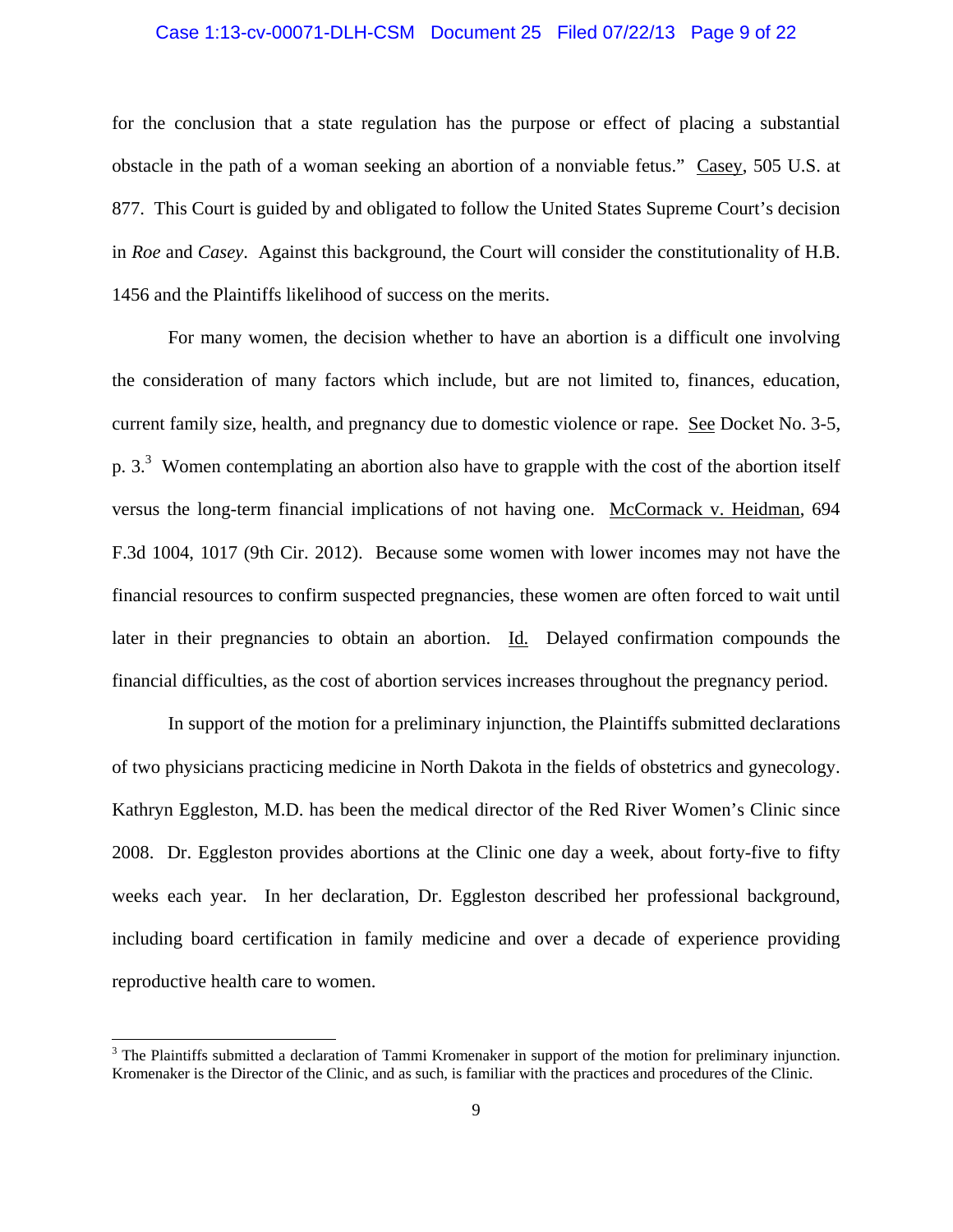## Case 1:13-cv-00071-DLH-CSM Document 25 Filed 07/22/13 Page 10 of 22

Dr. Eggleston explained the practices of the Clinic and the practice of determining whether a woman has the option of abortion. Pregnancy is commonly measured by the number of days that have passed since the first day of a woman's last menstrual period ("LMP"). The Clinic provides abortions to women from about five weeks LMP through about sixteen weeks LMP. The Clinic's protocols include an ultrasound for all potential abortion patients. The ultrasound is important in dating the pregnancy, determining whether the pregnancy is located inside the uterus, and detecting cardiac activity. The presence of cardiac activity is an important indicator that a pregnancy retains the potential for viability. Cardiac activity can be detected as early at six weeks LMP on average, and sometimes a few days earlier.

 The Clinic does not typically perform abortions before five weeks LMP because, due to the pregnancy's extremely small size, it may not be possible to confirm the exact location of the pregnancy in the uterus. If the location of the pregnancy is not confirmed, it can be dangerous to perform an abortion. As previously noted, North Dakota law defines viability as "the ability . . . to live outside the mother's womb, albeit with artificial aid." N.D.C.C. § 14-02.1-02(14). Dr. Eggleston opines a fetus does not become viable until approximately twenty-four weeks LMP which appears to be largely undisputed in the medical literature. While the point of viability differs with each pregnancy, the twenty-four week viability mark is eighteen weeks after the point at which the State of North Dakota seeks to ban abortions.

Christie Iverson, M.D. also submitted an affidavit in support of the motion. See Docket No. 3-3. Dr. Iverson is a board-certified obstetrician and gynecologist licensed to practice in North Dakota. Dr. Iverson also opines that viability, or the time when a fetus has a reasonable chance for sustained life outside the womb, albeit with lifesaving medical intervention, does not occur until approximately twenty-four weeks LMP. She further states "no pregnancy is viable at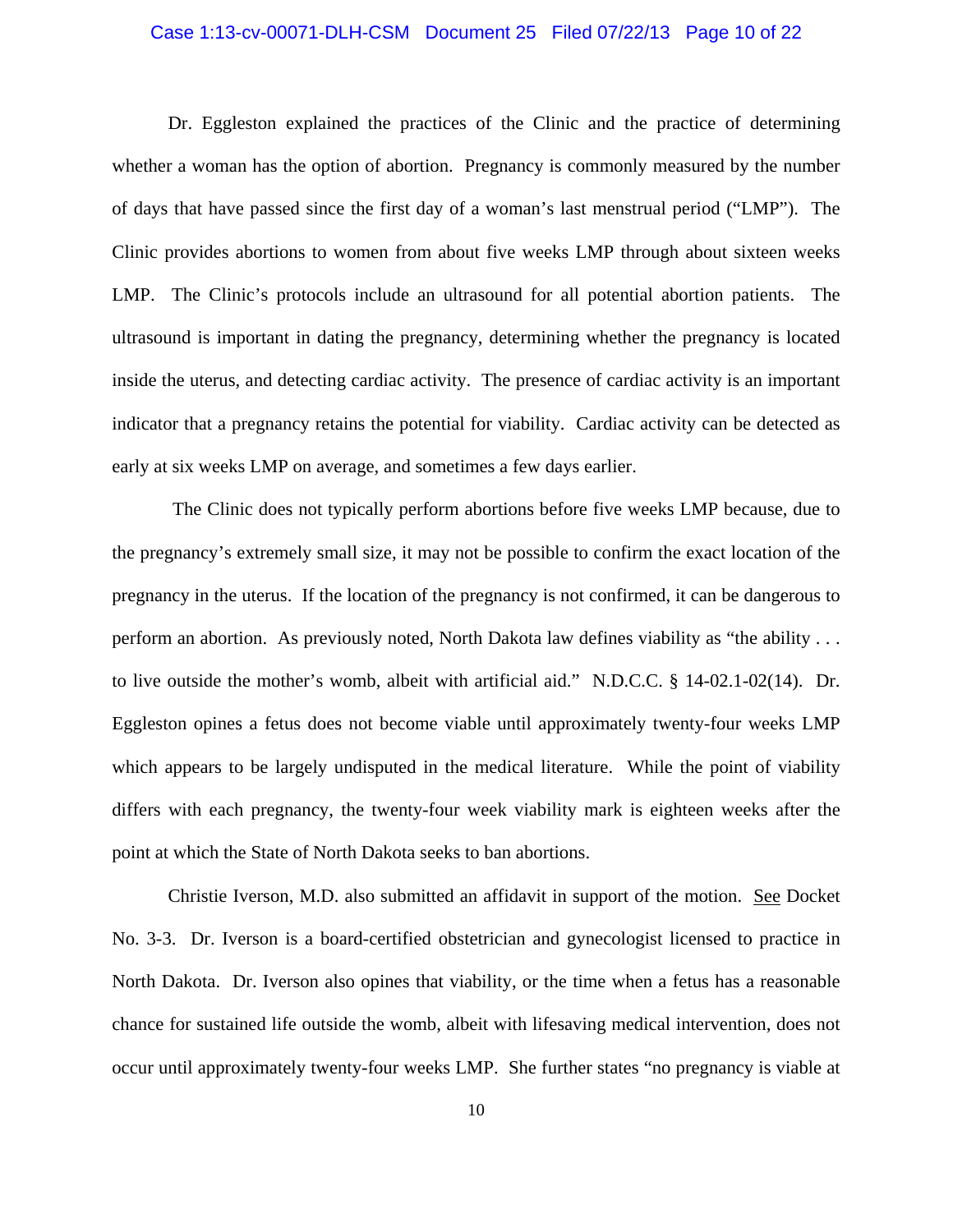#### Case 1:13-cv-00071-DLH-CSM Document 25 Filed 07/22/13 Page 11 of 22

6 weeks LMP, nor for several months thereafter." See Docket No. 3-3, p. 4. Both Dr. Eggleston and Dr. Iverson state that they believe H.B. 1456 will harm the women of North Dakota by virtually banning the practice of abortion in the state. The State did not submit any affidavits to refute the testimony of Drs. Eggleston and Iverson.

The record reveals that many women must travel long distances to the closest abortion provider, especially in North Dakota, where only one clinic provides these services. Kromenaker indicates in her declaration that the Clinic's patients travel from throughout the state, and from neighboring states, resulting in hundreds of miles of travel for this care. See Docket No. 3-5, p. 3. Due to the small population of North Dakota and surrounding areas, the Clinic typically performs abortions only one day per week. Id. North Dakota law also requires a delay of at least twenty-four hours between the time a patient receives mandated information and when the abortion is performed. Id. If a patient is a minor, parental consent or judicial authorization is required, sometimes extending the twenty-four hour waiting period. Id.

Dr. Eggleston states many women do not know they are pregnant until after six weeks LMP, or after a heartbeat is detected. See Docket No. 3-1, p. 5. Typically only women who have regular menstrual periods, keep close track of them, and take a pregnancy test promptly after a missed period at four weeks LMP, will know they are pregnant by six weeks. Id. Because the Clinic only performs abortions one day per week, and cannot safely perform abortions before five weeks LMP, H.B. 1456 will effectively limit a woman's ability to obtain an abortion to a single day during the pregnancy's fifth week. Id. According to the three most recent years of Induced Termination of Pregnancy Reports made available by the North Dakota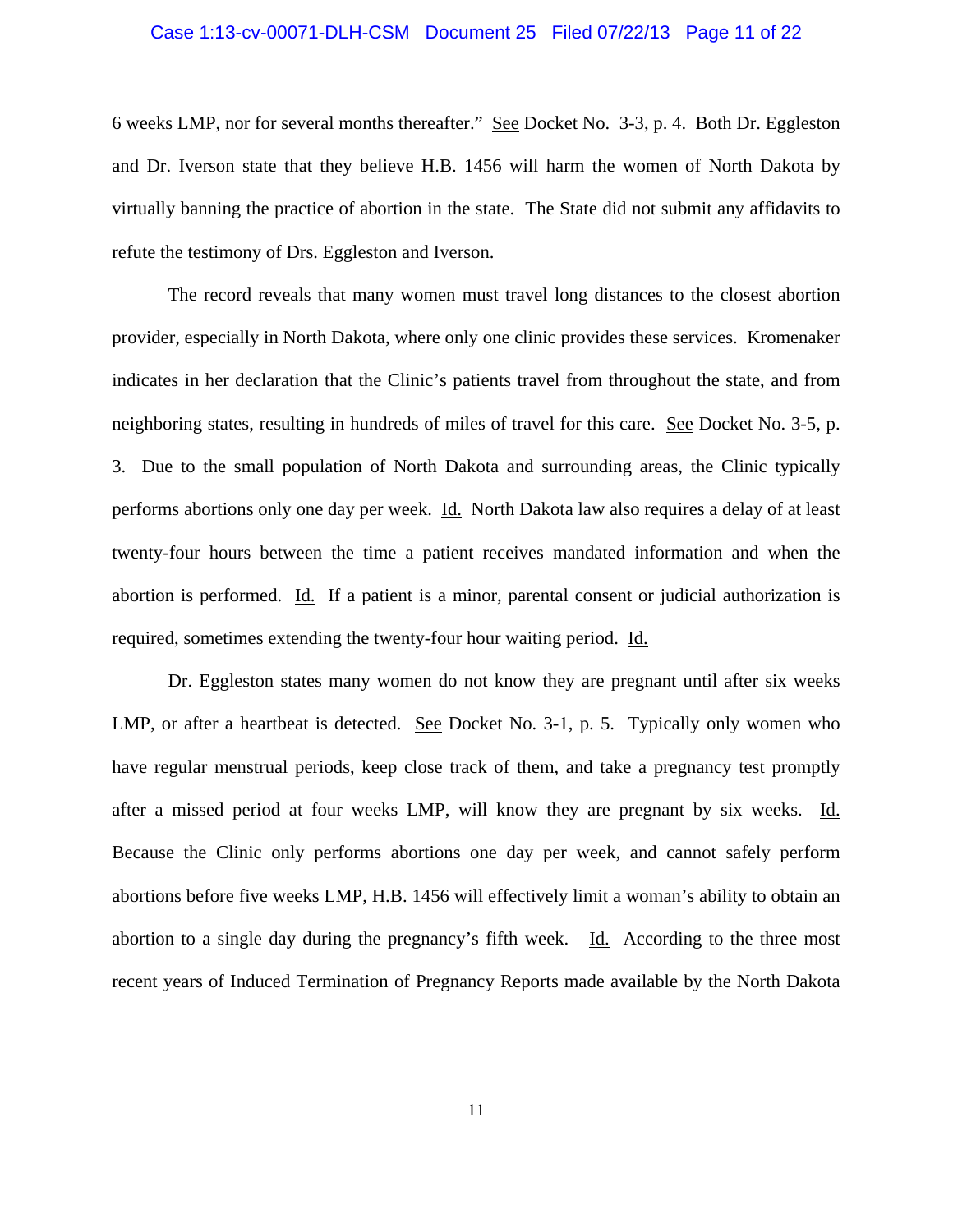### Case 1:13-cv-00071-DLH-CSM Document 25 Filed 07/22/13 Page 12 of 22

Department of Health, $489\%$  of abortions performed at the Clinic occur at and after six weeks LMP. See Docket No 3-5.

A woman's constitutional right to terminate a pregnancy before viability has consistently been upheld by the United States Supreme Court in the forty years since *Roe v. Wade*. See e.g., City of Akron v. Akron Ctr. for Reprod. Health, Inc., 462 U.S. 416, 420 (1983) (a woman has a constitutional right to terminate her pregnancy) (overruled on other grounds); Casey, 505 U.S. at 846 (a woman has a right to an abortion before viability without undue interference from the state); Stenberg, 530 U.S. at 921 (a woman has the right to choose an abortion before viability); Gonzales, 550 U.S. 124 (the state may not prevent "any woman from making the ultimate decision to terminate her pregnancy").

The right to terminate a pregnancy is not absolute, and must be balanced with the state's interest in protecting the woman's health and the potential life of the fetus. Roe, 410 U.S. at 162. After the fetus becomes viable, a state's interest in protecting its potential life becomes compelling enough in certain circumstances to outweigh the woman's right to seek an abortion. See Casey, 505 U.S. at 845-46. However, it is clear that before viability, "the State's interests are not strong enough to support a prohibition of abortion or the imposition of a substantial obstacle to the woman's effective right to elect the procedure." Id. The state can impose *regulations* aimed at ensuring a thoughtful and informed choice, but only if such regulations do not unduly burden the right to choose. Id. at 872. The Supreme Court's central holding in *Roe*  and *Casey* is that *viability* marks the earliest point at which a state's interest in fetal life may be adequate to justify a ban on non-therapeutic abortions. Thus, it is well-established in United

 4 N.D. DEP'T OF HEALTH, VITAL RECORDS, *available at* http://ndhealth.gov/vital/pubs.htm (follow Induced Termination of Pregnancy Report; then follow 2009 Report (pdf), 2010 Report (pdf), and 2011 Report (pdf)).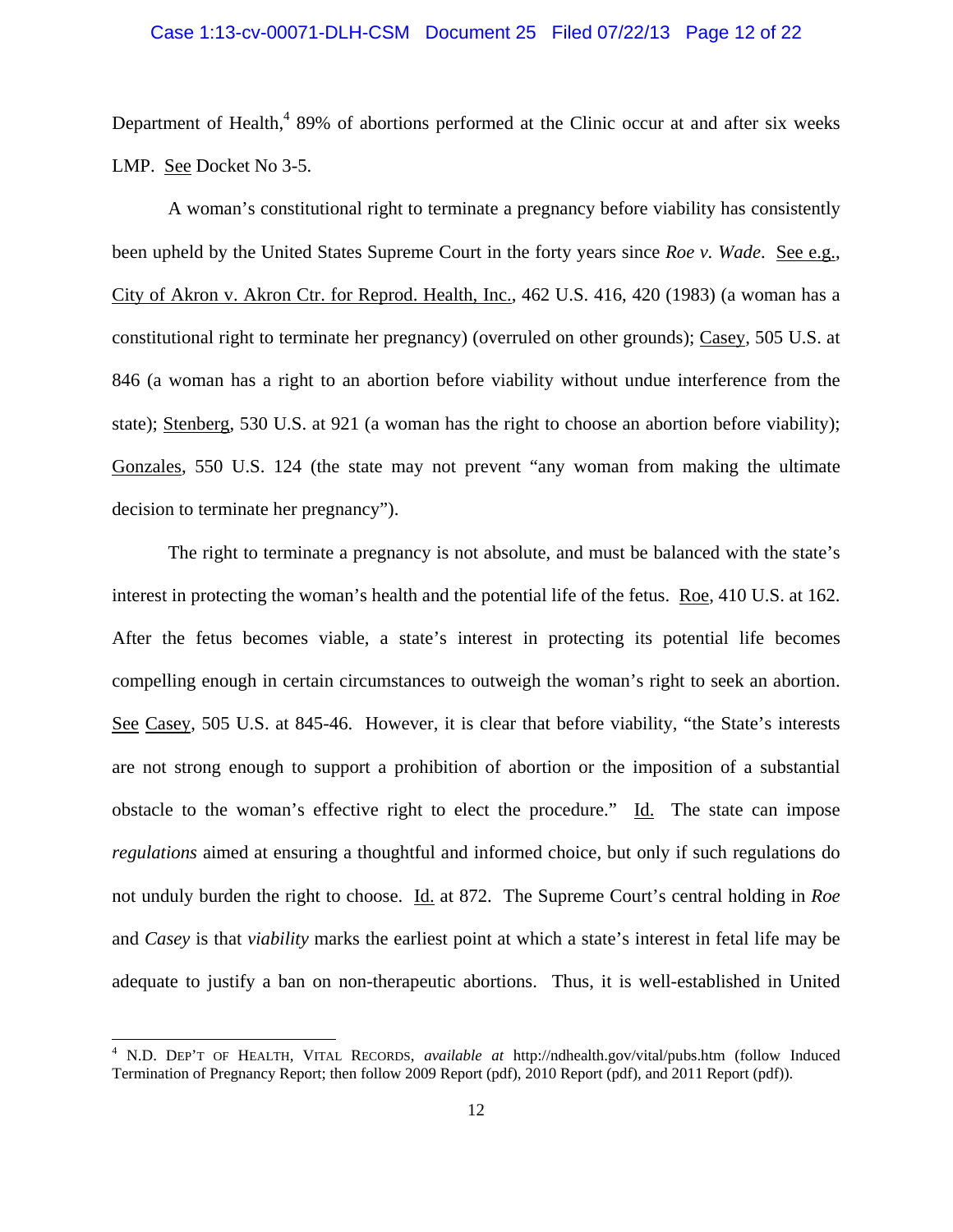### Case 1:13-cv-00071-DLH-CSM Document 25 Filed 07/22/13 Page 13 of 22

States Supreme Court precedent that before viability a woman has a right to choose to terminate her pregnancy.

Recently, other courts – including other federal district courts – have been faced with similar state statutes that would effectively eliminate a substantial portion of abortion providers in various states. These courts have found such elimination of abortion providers to constitute a substantial obstacle to a woman's right to seek an abortion. See, e.g., Okpalobi v. Foster, 190 F.3d 337, 357 (5th Cir. 1999) (affirming a district court's finding that the regulation's effect of closing clinics which provided approximately 80% of all abortions in the state constituted an undue burden); Planned Parenthood Se., Inc. v. Bentley, No. 2:13cv406-MHT, 2013 WL 3287109, at \*7 (M.D. Ala. June 28, 2013) (granting temporary restraining order where admitting privileges requirement would close three of five clinics in the State of Alabama); Jackson Womens' Health Org. v. Currier, No. 3:12cv436-DPJ-FKB, 2013 WL 1624365, at \*5 (S.D. Miss. Apr. 15, 2013) (granting preliminary injunction after finding an undue burden where state admitting privileges requirement would close the only known abortion provider in Mississippi).

 One federal court in Arkansas has recently addressed a very similar constitutional challenge to a state statute seeking to ban abortions where a fetal heartbeat is detected and the fetus has reached twelve weeks gestational age. See Edwards v. Beck, No. 4:13CV00224SWW, 2013 WL 2302323 (E.D. Ark. May 23, 2013). The United States District Court for the Eastern District of Arkansas found the Plaintiffs met the burden of showing sufficient evidence of each *Dataphase* factor, warranting a preliminary injunction enjoining the act passed by the Arkansas Legislature seeking to prohibit abortions where a fetal heartbeat is detected after twelve weeks LMP. Id. at \*5-6. More important, the federal district court in Arkansas found that an abortion law is unconstitutional on its face if, in a large fraction of the cases in which the law is relevant,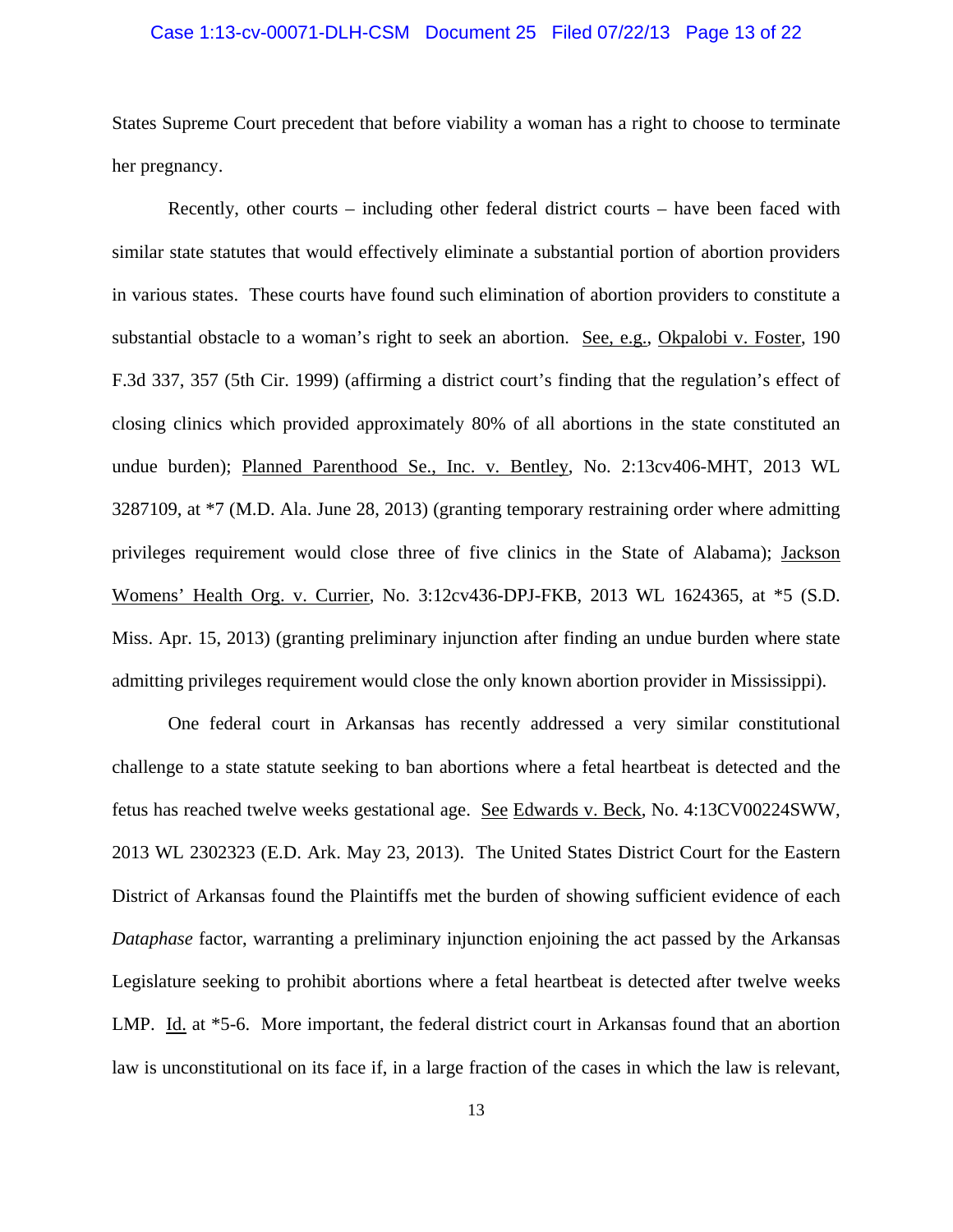## Case 1:13-cv-00071-DLH-CSM Document 25 Filed 07/22/13 Page 14 of 22

the law will operate as a substantial obstacle to a woman's choice to undergo an abortion. Id. at \*4. The federal case in Arkansas involved an unconstitutional law prohibiting abortions after twelve weeks LMP, which is six weeks later than the North Dakota law (H.B. 1456) which is to take effect on August 1, 2013.

Finally, on May 21, 2013, the Ninth Circuit Court of Appeals held that an Arizona law,

passed in 2012, that prohibits abortions beginning at 20-weeks gestation, was unconstitutional.

See Isaacson v. Horne, 716 F.3d 1213 (9th Cir. 2013). In the court's words,

[u]nder controlling Supreme Court precedent, Arizona may not deprive a woman of the choice to terminate her pregnancy at any point prior to viability. Section 7 effects such a deprivation, by prohibiting abortion from twenty weeks gestational age through fetal viability. The twenty-week law is therefore unconstitutional under an unbroken stream of Supreme Court authority, beginning with *Roe* and ending with *Gonzales.* Arizona simply cannot proscribe a woman from choosing to obtain an abortion before the fetus is viable.

Id. at 1231.

 It is crystal clear from United States Supreme Court precedent that *viability*, although not a fixed point, is the critical point. The Supreme Court in *Casey* noted that although the line of viability may come earlier with advances in neonatal care, the attainment of viability continues to serve as the critical factor. 505 U.S. at 860. The Supreme Court in *Casey* could not have been more clear in stating:

The soundness or unsoundness of that constitutional judgment in no sense turns on whether viability occurs at approximately 28 weeks, as was usual at the time of *Roe*, at 23 to 24 weeks, as it sometimes does today, or at some moment even slightly earlier in pregnancy, as it may if fetal respiratory capacity can somehow be enhanced in the future. Whenever it may occur, the attainment of viability may continue to serve as the critical fact, just as it has done since *Roe* was decided; which is to say that no change in *Roe*'s factual underpinning has left its central holding obsolete, and none supports an argument for overruling it.

Id.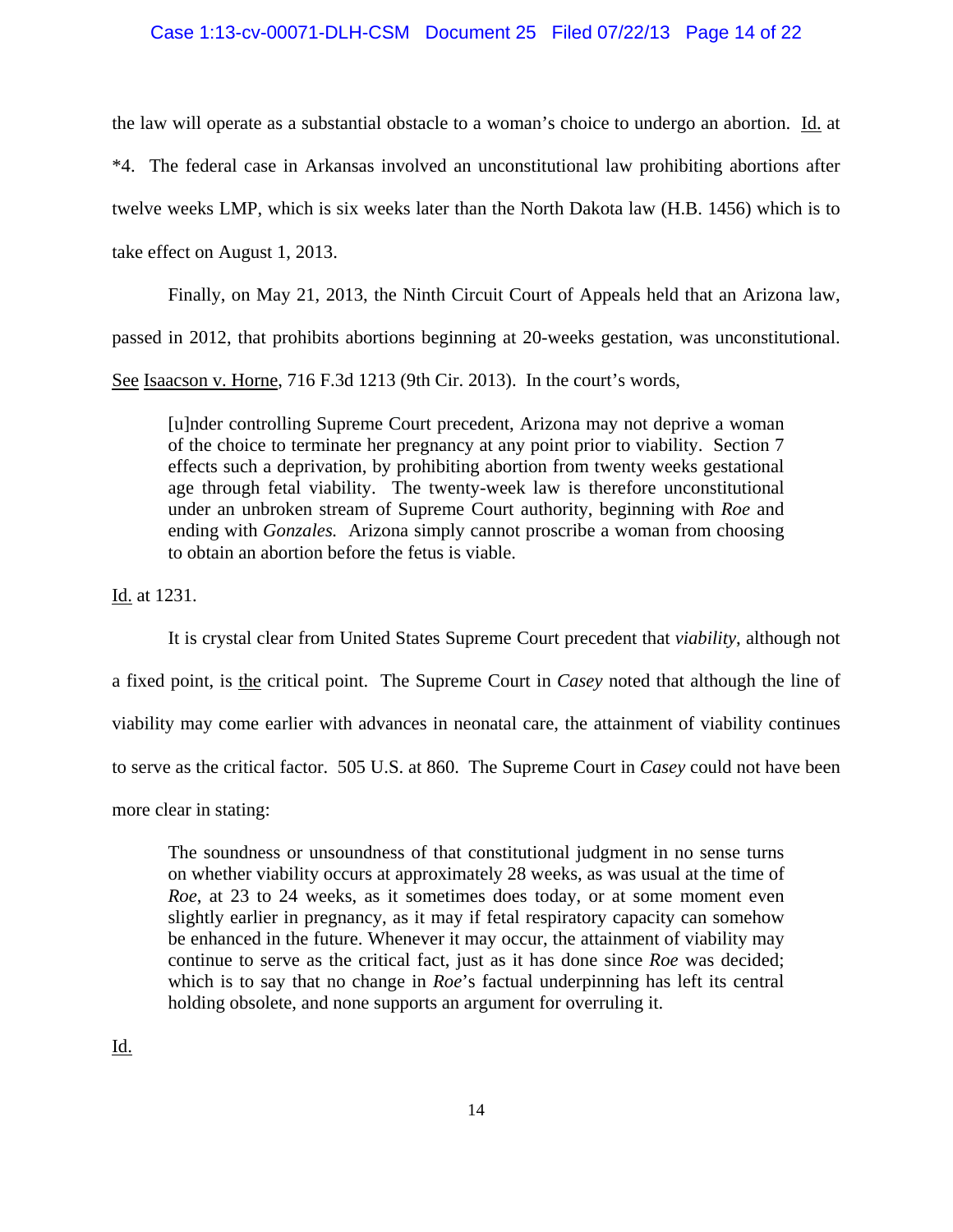## Case 1:13-cv-00071-DLH-CSM Document 25 Filed 07/22/13 Page 15 of 22

 More important, although viability may be a flexible point, it is clearly one that is medically determinable. The United States Supreme Court has repeatedly held that "'the determination of whether a particular fetus is viable is, and must be, a matter for the judgment of the responsible attending physician.'" Colautti v. Franklin, 439 U.S. 379, 396 (1979) (citing Planned Parenthood of Cent. Mo. v. Danforth, 428 U.S. 52, 64-65 (1976)). The Supreme Court further said that is why a state may not fix viability at a specific point in the pregnancy. Id. at 388-89.

This Court recognizes the attainment of viability may continue to come earlier in a pregnancy with significant advances in medicine. The practical effect of H.B. 1456 is to prohibit any abortion after a heartbeat is detected, which can occur as early as six weeks LMP. Coupled with the standard set forth in current North Dakota law that an abortion is allowed until viability, the new law seems to suggest that a fetus is viable at the point a heartbeat is detected. To suggest a fetus can live outside the mother's womb at six weeks, even with the help of innovative neonatal advancements, is simply unproven. There is no evidence in the record before the Court to support such a position. The Plaintiffs submitted affidavits of two experienced physicians whom have opined that viability does not occur until twenty-four weeks LMP. That time frame appears to be consistent with modern day medicine. The State did not submit any evidence to refute the point of viability which is the critical point in the analysis. There can be no doubt that requiring women to explore the intricacies of state abortion laws to ensure that they and their provider act within the North Dakota abortion statutes framework, results in an "undue burden" on a woman seeking an abortion of a non-viable fetus.

The Defendants have wholly failed to provide any conclusive evidence that a fetus, at the time a heartbeat is detected around six weeks, could live outside of the mother's womb and thus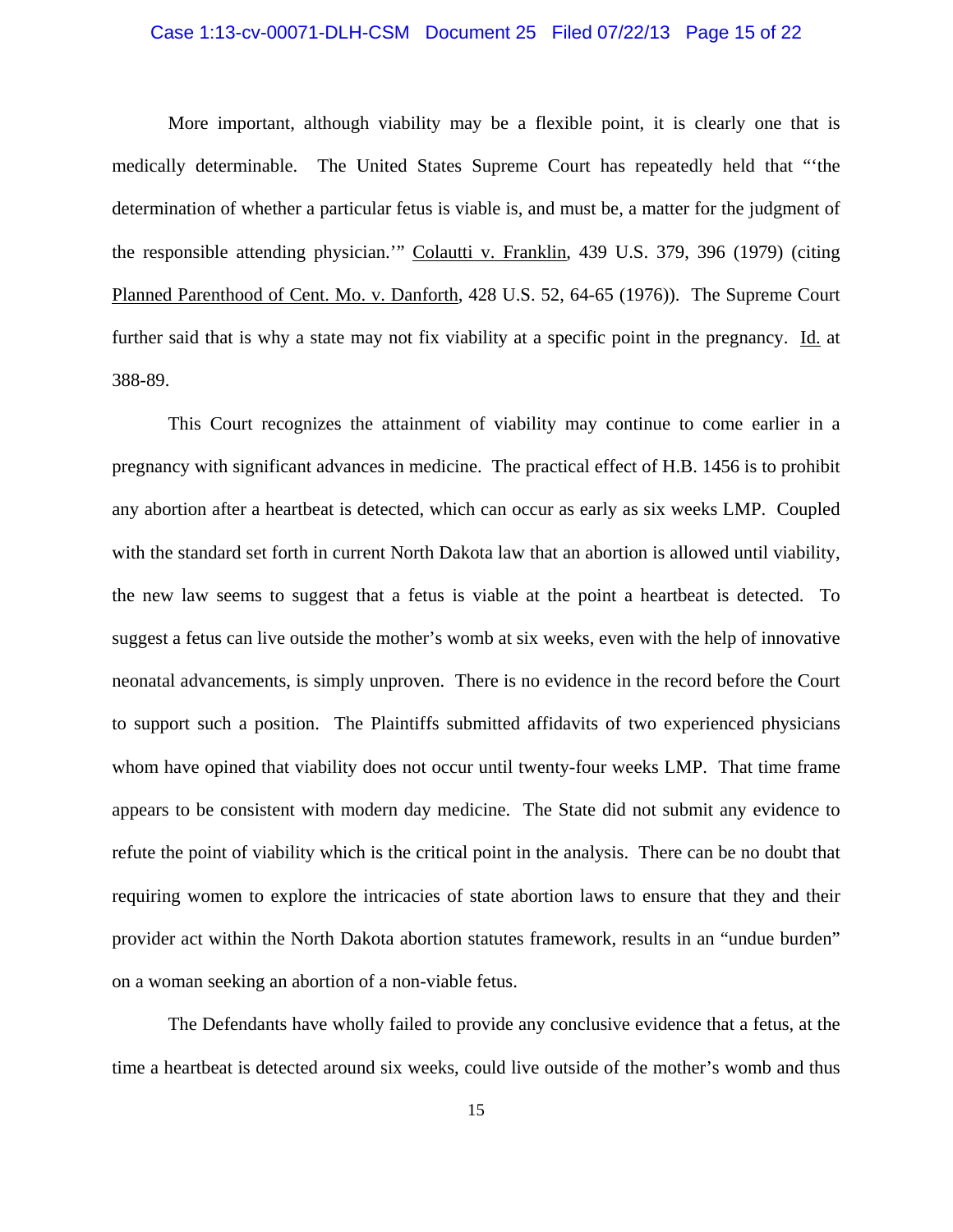#### Case 1:13-cv-00071-DLH-CSM Document 25 Filed 07/22/13 Page 16 of 22

be "viable." The Defendants argument that H.B. 1456 is not a complete ban on abortions because the abortions can still be performed prior to six weeks is unpersuasive. The Defendants have offered no competing evidence challenging Dr. Eggleston and Dr. Iverson's affidavits or the statistical data referenced by Kromenaker in determining what percentage of abortions will be banned in North Dakota by the enactment of the new law. These affidavits explain the procedures of the Clinic and the justification for not performing abortions prior to five weeks based on the potential harm to the mother.

Moreover, the Defendants' arguments necessarily rest on the premise that every Court of Appeals to strike a ban on pre-viability abortion care has misread United States Supreme Court precedent. If the Defendants were indeed correct, then the Texas abortion ban at issue in *Roe v. Wade* would itself have been merely a regulation, as it had exceptions, such as to "sav[e] the life of the mother." Roe, 410 U.S. at 164. As the Supreme Court has stated unequivocally, the proclamation made in *Casey* holds "[r]egardless of whether exceptions are made for particular circumstances." Casey, 505 U.S. at 879. Under the bright-line viability rule the United States Supreme Court established in *Roe* and affirmed in *Casey*, a state may not ban abortions at any point prior to viability, and a statute's exceptions cannot save it.

The Plaintiffs have clearly shown that H.B. 1456 more than likely prohibits pre-viability abortions in a large percentage of cases in North Dakota, thereby imposing an undue burden on women seeking to obtain an abortion. H.B. 1456 equates fetal viability with a 6-week gestational age and a fetal heartbeat, and it bans abortions according to that definition. It is wellestablished that controlling United States Supreme Court precedent provides that viability is "the time at which there is a realistic possibility of maintaining and nourishing a life outside the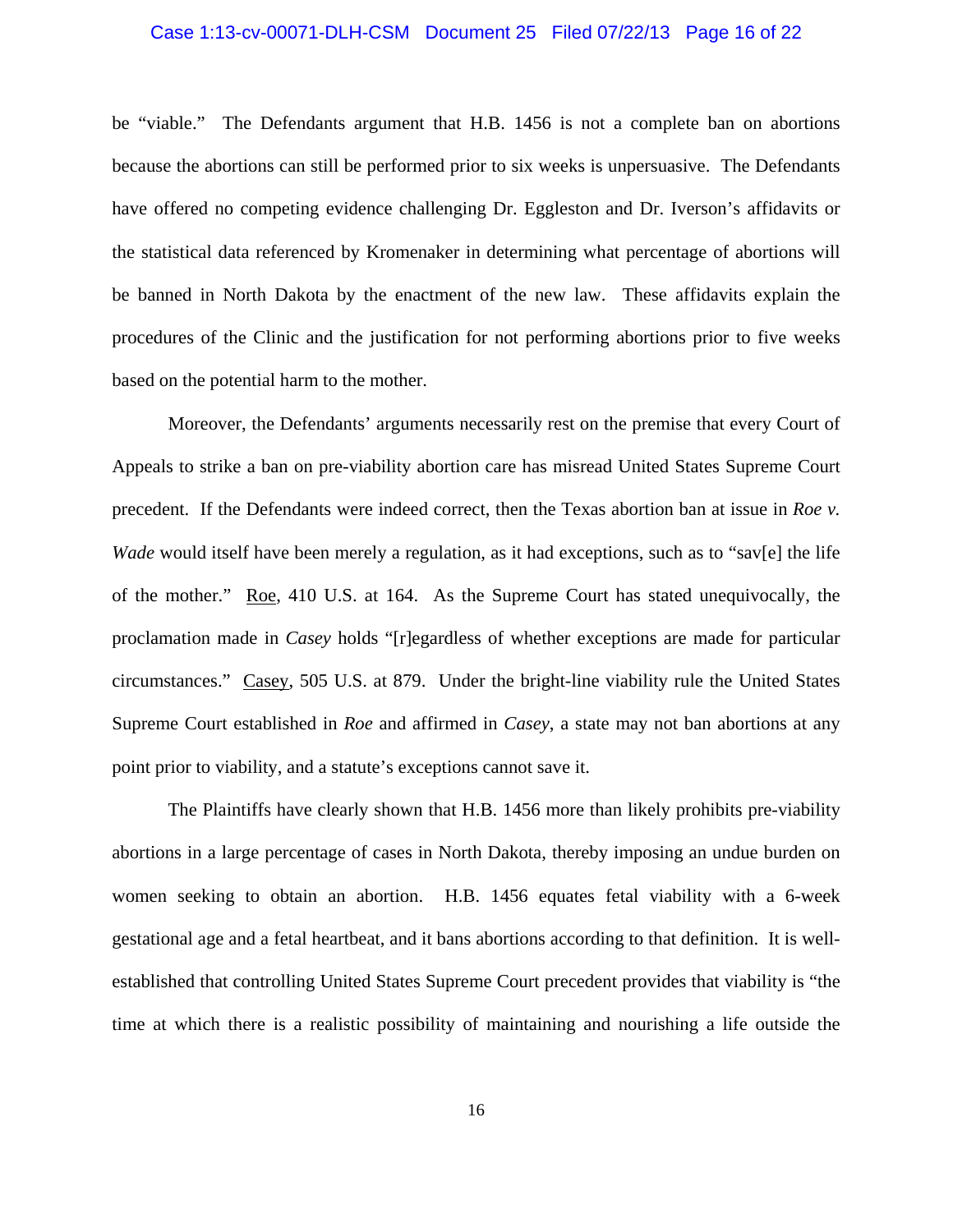### Case 1:13-cv-00071-DLH-CSM Document 25 Filed 07/22/13 Page 17 of 22

womb, so that the independent existence of the second life can in reason and all fairness be the object of state protection . . . ." Casey, 505 U.S. at 870 (citing Roe, 410 U.S. at 163).

It is clear and undisputed that until *Roe v. Wade* and *Planned Parenthood of Southeastern Pennsylvania v. Casey* are overturned by the United States Supreme Court, this Court is bound to follow that precedent under the rule of *stare decisis*. See Casey, 505 U.S. at 870 (stating that the doctrine of *stare decisis* requires reaffirmance of *Roe v. Wade*'s essential holding recognizing a woman's right to choose an abortion before fetal viability). In considering the fundamental constitutional question resolved by *Roe v. Wade* and *Casey*, principles of institutional integrity, and the rule of *stare decisis*, this Court is led to conclude the Plaintiffs have demonstrated a strong likelihood of success on the merits that H.B. 1456 is unconstitutional. Thus, the Court finds this *Dataphase* factor weighs strongly in favor of the issuance of a preliminary injunction.

#### **B. IRREPARABLE HARM**

 The plaintiff must show there is a threat of irreparable harm if injunctive relief is not granted, and that such harm is not compensable by money damages. Doe v. LaDue, 514 F. Supp. 2d 1131, 1135 (D. Minn. 2007) (citing Northland Ins. Cos. v. Blaylock, 115 F. Supp. 2d 1108, 1116 (D. Minn. 2000)). "The 'mere possibility' that harm may occur before a trial on the merits is not enough." Johnson v. Bd. of Police Comm'rs, 351 F. Supp. 2d 929, 945 (E. D. Mo. 2004). The party that seeks injunctive relief must show that a significant risk of harm exists. Doe, 514 F. Supp. 2d at 1135 (citing Johnson, 351 F. Supp. 2d at 945). The absence of such a showing is sufficient grounds to deny injunctive relief. Id. (citing Gelco Corp. v. Coniston Partners, 811 F.2d 414, 420 (8th Cir. 1987)).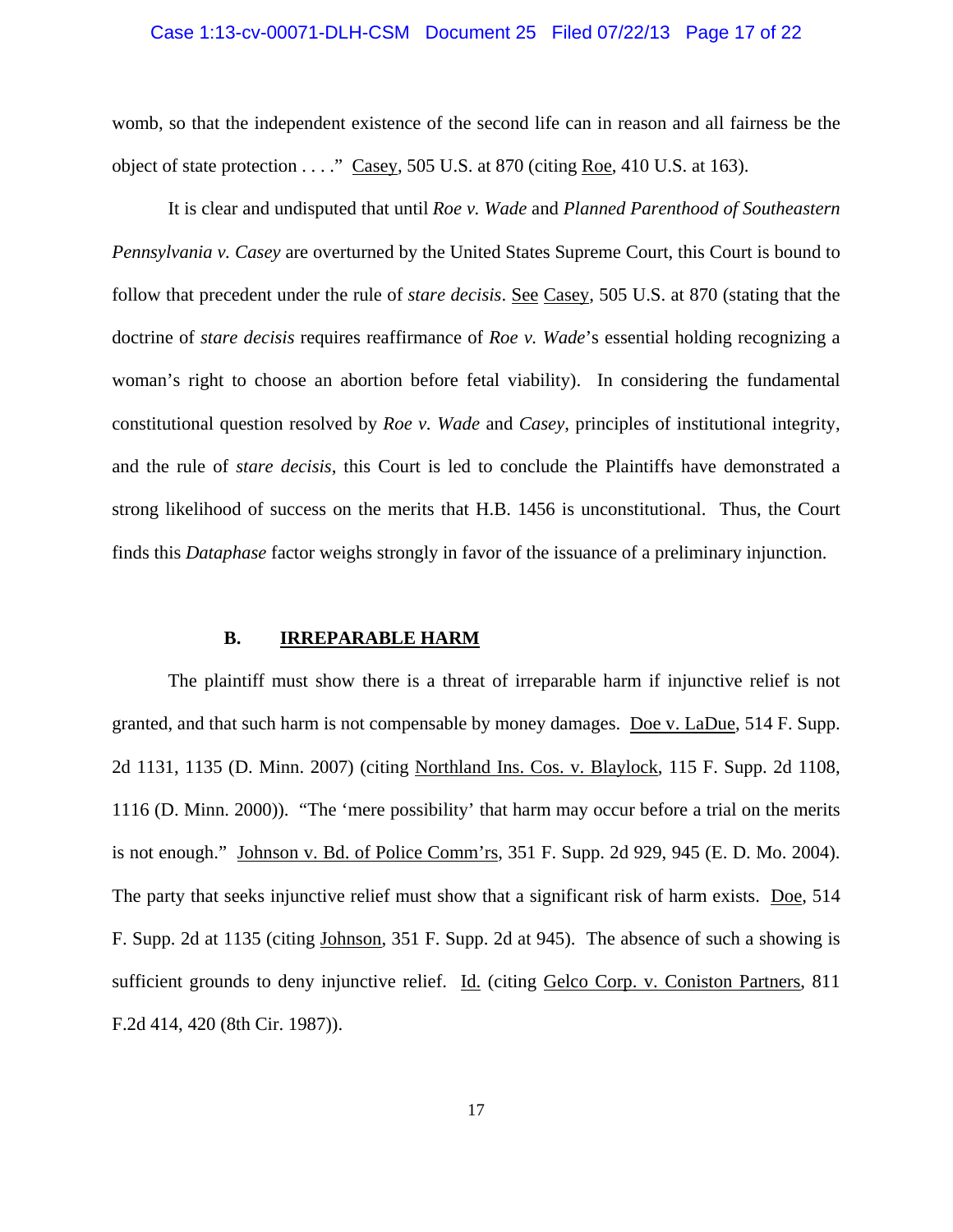### Case 1:13-cv-00071-DLH-CSM Document 25 Filed 07/22/13 Page 18 of 22

 It is well-established that the inability to exercise a constitutional right constitutes irreparable harm. See Planned Parenthood of Minn., Inc. v. Citizens for Cmty. Action, 558 F.2d 861, 867 (8th Cir. 1977). The Plaintiffs argue enforcement of H.B. 1456 would essentially deny abortions to nearly 90% of women in North Dakota seeking an abortion, and with a lack of revenue, would force the closure of the Clinic, resulting in a total ban on abortions in North Dakota. The Defendants argue that if such a large number of abortions are restricted, it will be as a result of the Plaintiffs refusal to change the practices of the Clinic to comply with H.B. 1456. The Defendants further argue the Plaintiffs have merely presented speculation and hypotheticals, and failed to establish any definite, irreparable injury.

In this case, North Dakota's enforcement of H.B. 1456 will prevent women from obtaining abortions after six weeks that otherwise are allowed under current North Dakota law, and which abortions are permitted in accordance with United States Supreme Court precedent established forty years ago. The Court finds the Plaintiffs have established that they and their patients will be subjected to the threat of irreparable injury in the absence of a preliminary injunction. Without an injunction enjoining the enforcement of H.B. 1456, the Plaintiffs will face criminal charges if they continue to run the Clinic and provide abortions to patients. If the Plaintiffs choose to comply with H.B. 1456, they will undoubtedly have to close the doors of the Clinic due to lack of patient revenue. Further, because H.B. 1456 would prohibit abortions that come within the pre-viability time frame, the Plaintiffs' patients face an imminent threat to their ability to exercise the constitutional right to choose to terminate a pregnancy. The threat of criminal prosecution, the potential for the closing of the clinic, and the violation of patient rights is more than sufficient to show a threat of irreparable harm not compensable by money damages. See Planned Parenthood of Minn., 558 F.2d at 867 (finding that "Planned Parenthood's showing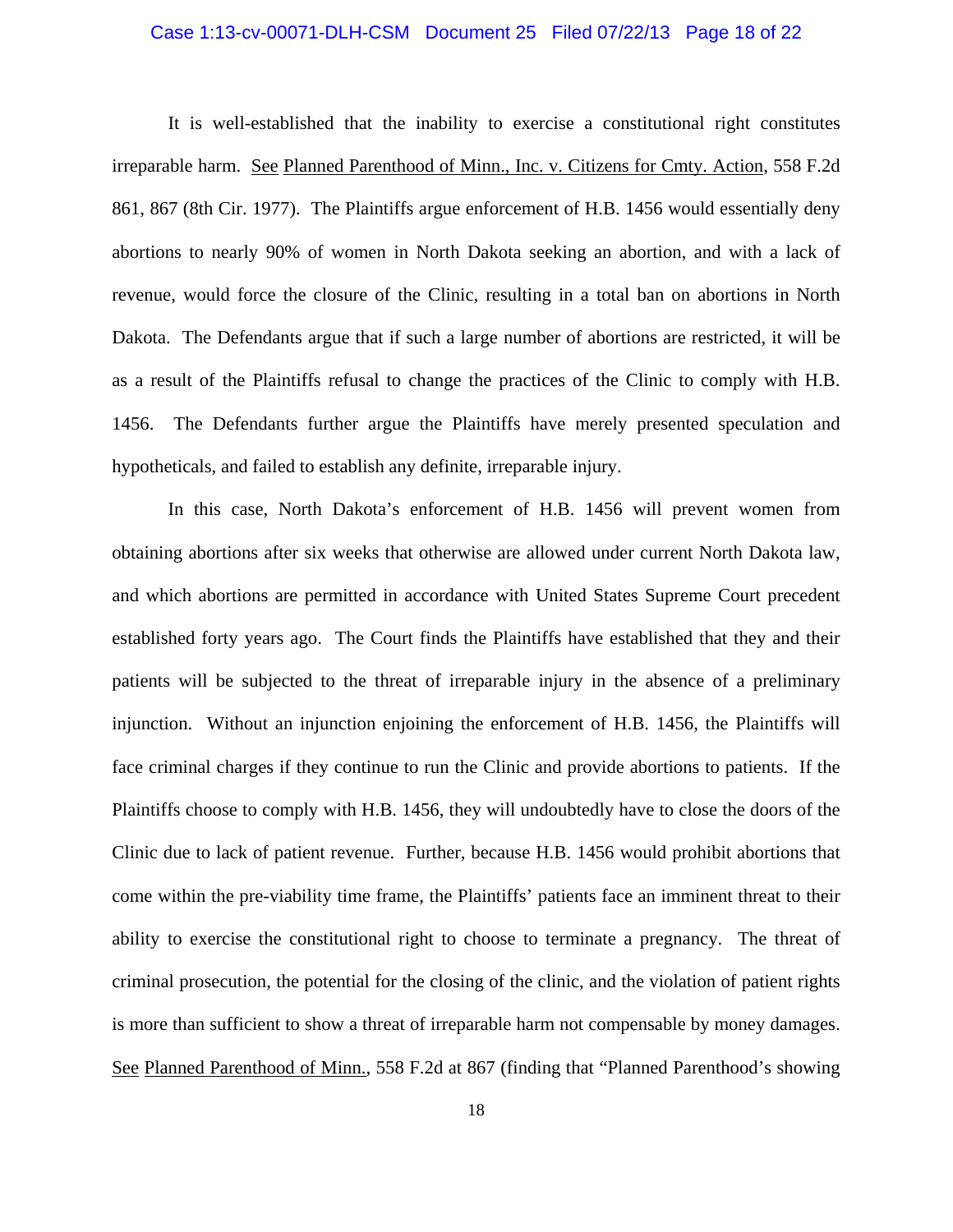### Case 1:13-cv-00071-DLH-CSM Document 25 Filed 07/22/13 Page 19 of 22

that the ordinance interfered with the exercise of its constitutional rights and the rights of its patients supports a finding of irreparable injury."). The Court finds this *Dataphase* factor weighs strongly in favor of granting a preliminary injunction.

## **C. BALANCE OF HARM**

 The Plaintiffs argue the balance of equities tips in favor of the Clinic and its patients. Absent a preliminary injunction, the ban would force the Plaintiffs to cease providing abortion care currently protected by the United States Constitution, and would force the patients to continue unwanted pregnancies. However, if a preliminary injunction is not granted, the Defendants would suffer no harm by the current status quo being preserved as established in *Roe v. Wade*.

 The Defendants argue that if a preliminary injunction is granted, the State will be deprived of its ability to enforce a duly enacted law aimed at protecting the potential life of an unborn child and a woman's health. However, the Defendant Birch Burdick, in his official capacity as State's Attorney for Cass County, concedes that if the Court were to grant the Plaintiffs' motion until the underlying claims are otherwise heard on the merits, no harm would be done to the Cass County State's Attorney's office. See Docket No. 22, p. 3.

In considering the substantial impact that H.B. 1456 would have on a woman's right to choose, the balance of hardships tips in the Plaintiffs' favor. The Defendants have failed to demonstrate any benefit to maternal health by banning abortions beginning at approximately six weeks of pregnancy, and there is no meaningful counterweight recognized by the United States Supreme Court to justify the enforcement of H.B. 1456 on August 1, 2013. Maintaining the status quo pending litigation will not deprive the Defendants of the ability to enforce current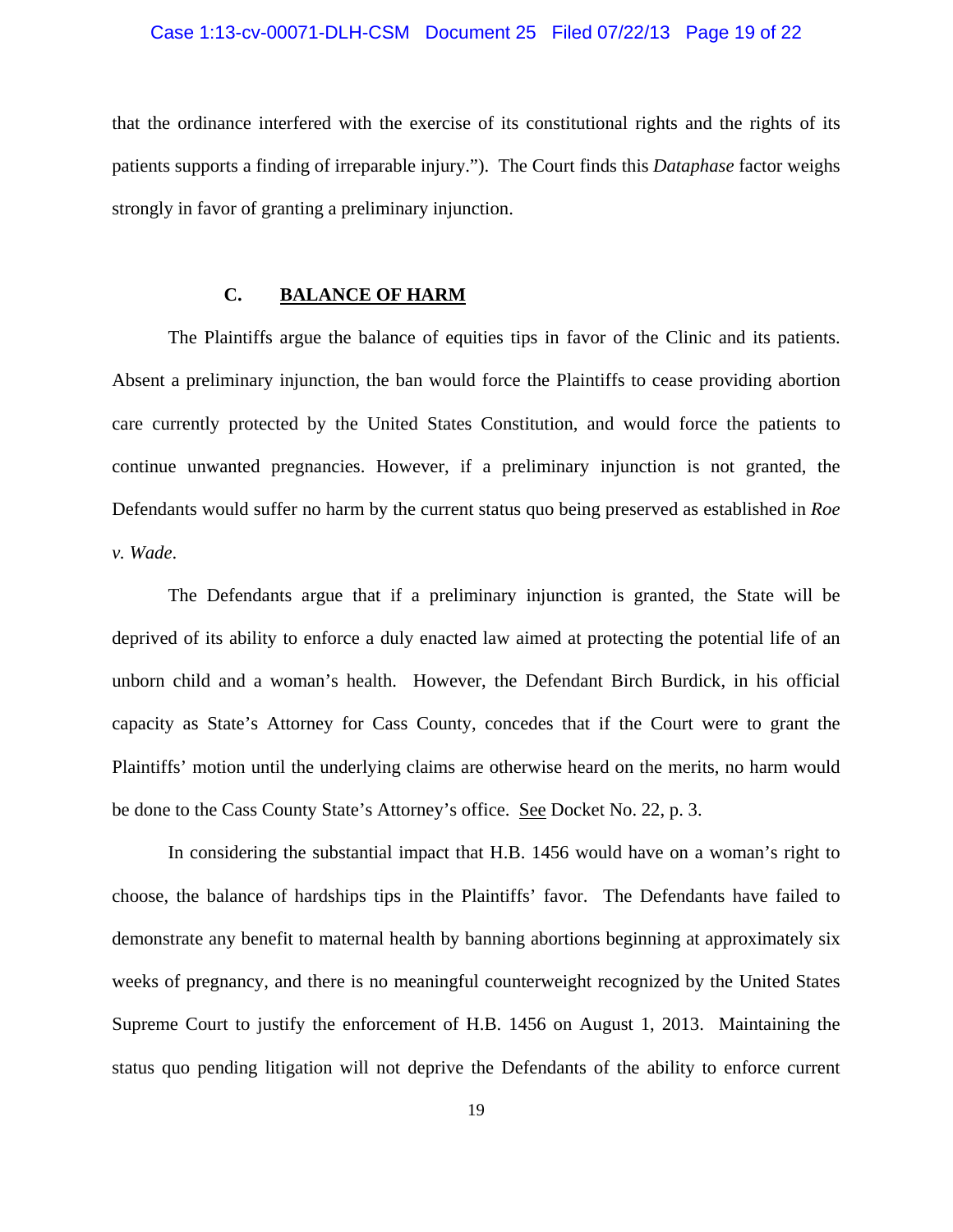#### Case 1:13-cv-00071-DLH-CSM Document 25 Filed 07/22/13 Page 20 of 22

state laws aimed at protecting a woman's health and the potential life of the fetus as established under Supreme Court precedent and current North Dakota law. The Court finds this *Dataphase* factor weighs strongly in favor of the issuance of a preliminary injunction.

## **D. PUBLIC INTEREST**

 Whether the grant of a preliminary injunction furthers the public interest is largely dependent on the likelihood of success on the merits because the protection of constitutional rights is always in the public interest. See Phelps-Roper v. Nixon, 545 F.3d 685, 690 (8th Cir. 2008). Given the substantial likelihood of success on the merits and of irreparable harm established by the Plaintiffs, the public's interest is best served by imposing a preliminary injunction. Thus, the Court finds this *Dataphase* factor also weighs in favor of the issuance of a preliminary injunction.

## **III. CONCLUSION**

 After a careful review of the entire record, and a thorough analysis of the *Dataphase* factors, the Court finds the Plaintiffs have met the burden under Rule 65 for the issuance of a preliminary injunction. There is no question that North Dakota H.B. 1456 is in direct contradiction to a litany of United States Supreme Court cases addressing restraints on abortion. H.B. 1456 is clearly an invalid and unconstitutional law based on the United States Supreme Court precedent in *Roe v. Wade* from 1973, *Planned Parenthood of Southeastern Pennsylvania v. Casey* from 1992, and the progeny of cases that have followed. As a practical matter, H.B. 1456 would ban nearly 90% of all abortions performed at the only clinic in North Dakota which provides such services, in direct contradiction to United States Supreme Court precedent. The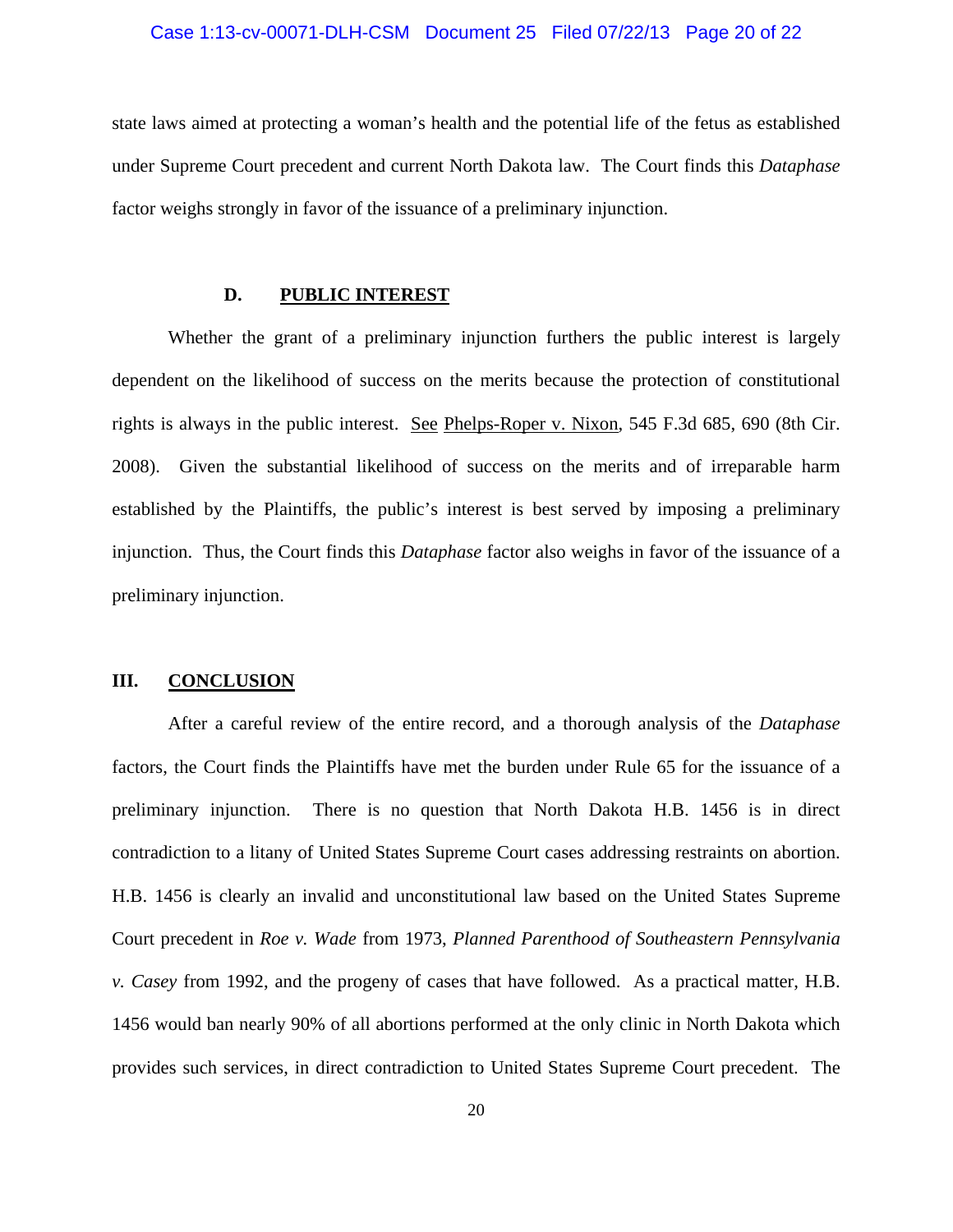#### Case 1:13-cv-00071-DLH-CSM Document 25 Filed 07/22/13 Page 21 of 22

North Dakota strict ban on abortions at the time when a "heartbeat" has been detected – essentially banning all abortions as early as six weeks of pregnancy – cannot withstand a constitutional challenge in any court of law.

 A woman's constitutional right to terminate a pregnancy before viability has been recognized by the United States Supreme Court for forty years. The undersigned is bound to follow that precedent and uphold the law. Because the United States Supreme Court has clearly determined the dispositive issue presented in this dispute, this Court is not free to impose its own view of the law. The State of North Dakota has presented no evidence to justify the passage of this troubling law. The State has extended an invitation to an expensive court battle over a law restricting abortions that is a blatant violation of the constitutional guarantees afforded to all women. The United States Supreme Court has unequivocally said that no state may deprive a woman of the choice to terminate her pregnancy at a point prior to viability. North Dakota House Bill 1456 is clearly unconstitutional under an unbroken stream of United States Supreme Court authority.

 The Court **GRANTS** the Plaintiffs' motion for a preliminary injunction (Docket No. 3) and **ORDERS**:

- (1) That the Defendants or anyone acting on their behalf, shall be restrained and enjoined during the pendency of this action from enforcing or otherwise implementing House Bill 1456 of the 2013 Regular Session of the 63rd Legislative Assembly of North Dakota.
- (2) No bond shall be required to be posted by the Plaintiffs before the preliminary injunction is effective. See Rule 65(c). Plaintiffs' motion for bond to be waived (Docket No. 6) is **GRANTED**.